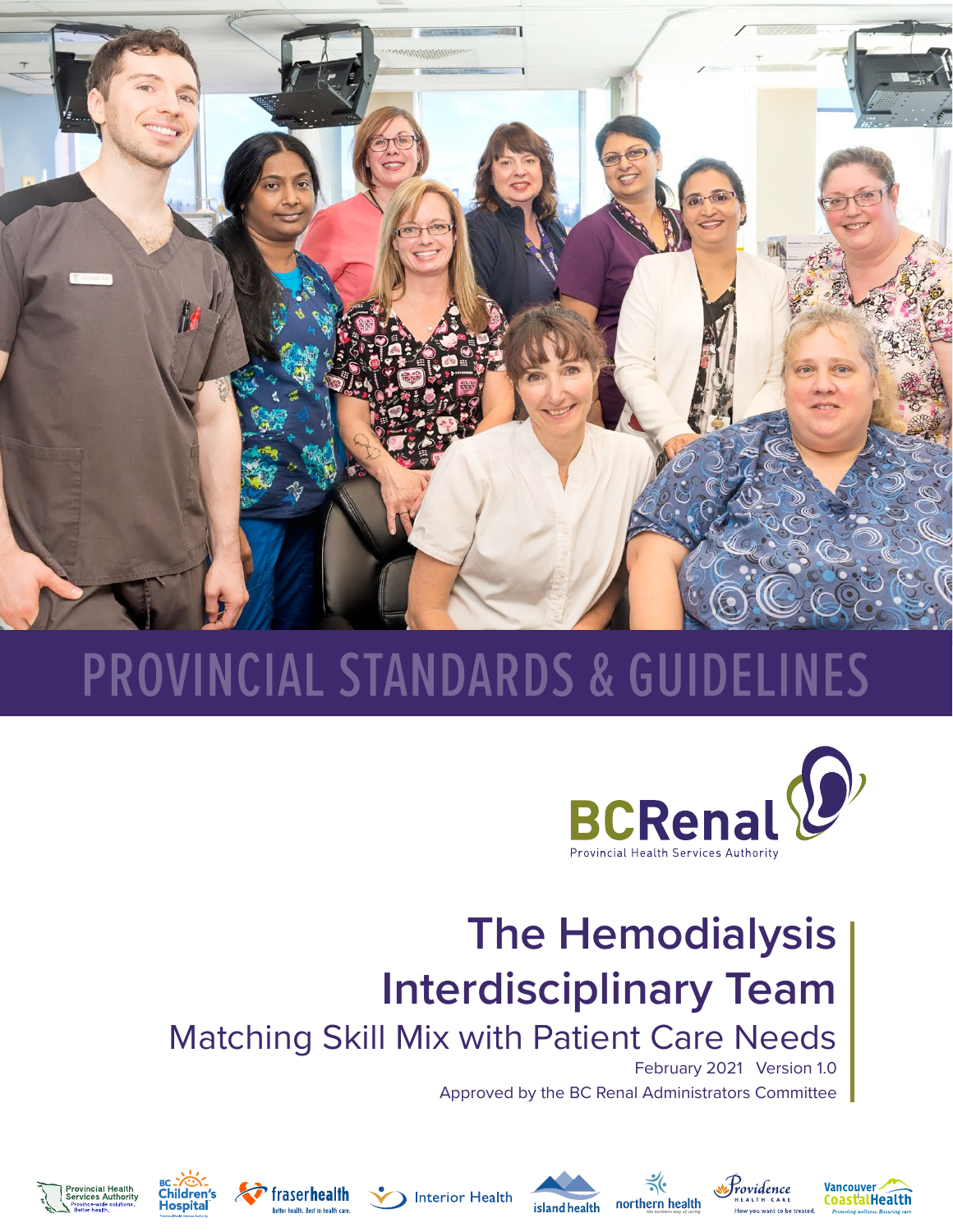## **Table of Contents**

#### **IMPORTANT INFORMATION**

This BC Renal guideline/resource was developed to support equitable, best practice care for patients with chronic kidney disease living in BC. The guideline/resource promotes standardized practices and is intended to assist renal programs in providing care that is reflected in quality patient outcome measurements. Based on the best information available at the time of publication, this guideline/resource relies on evidence and avoids opinion-based statements where possible; refer to www.BCRenal.ca for the most recent version.

**For information about the use and referencing of BC Renal guidelines/resources, refer to http://bit.ly/28SFr4n.**

![](_page_1_Picture_5.jpeg)

#### **BC Renal**

Phone: 604-875-7340 Email: BCRenal@BCRenal.ca Web: BCRenal.ca

**f** Facebook.com/BC Renal @BCRenal **O** Youtube.com/BCRenal

**!**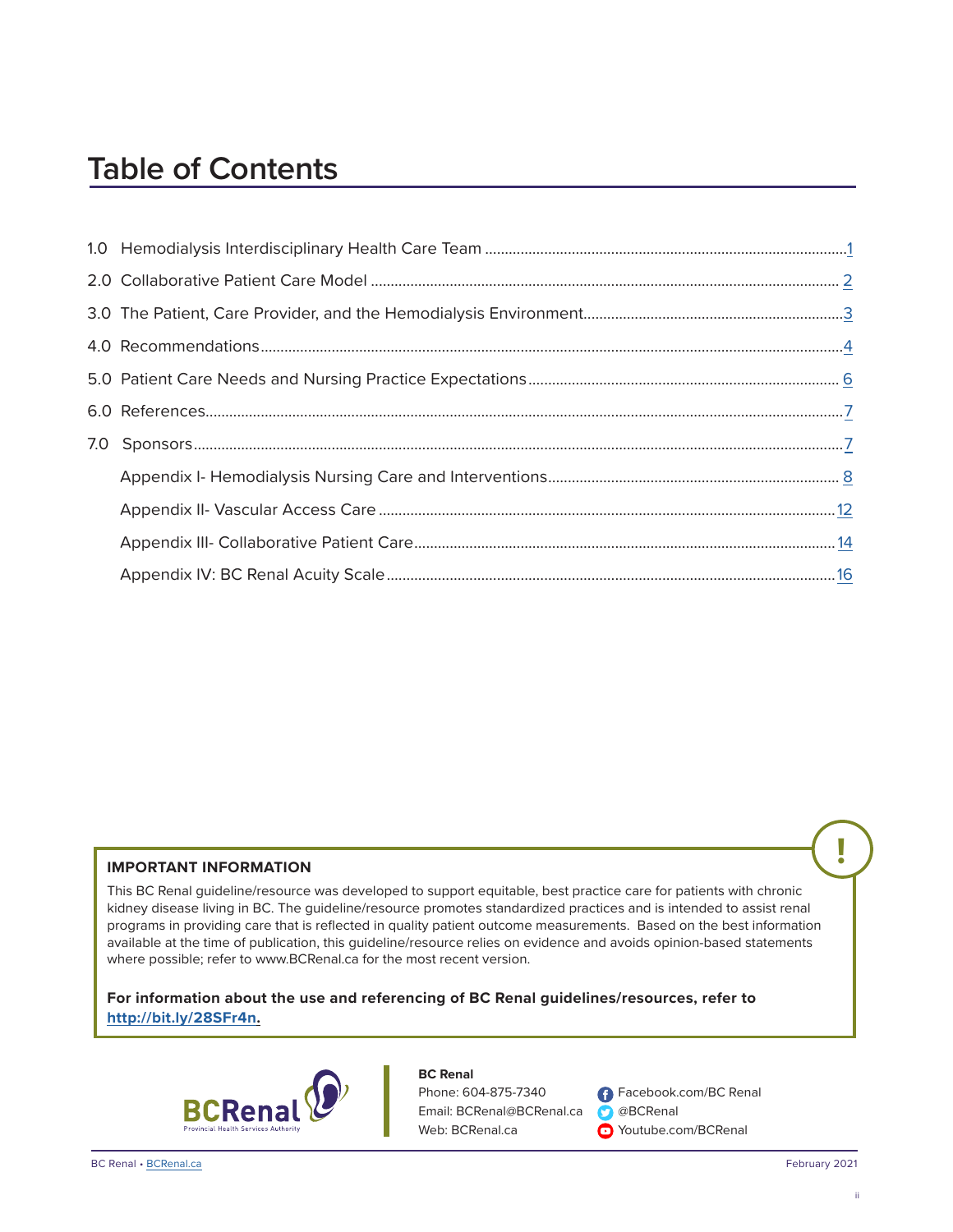#### <span id="page-2-0"></span>**1.0 Hemodialysis Interdisciplinary Health Care Team**

A successful hemodialysis program is dependent on the expertise of all members of the interdisciplinary team, thereby maximizing the use of all members for quality hemodialysis care. An interdisciplinary team is a group of health care providers from different fields who work together or toward the same goal to provide the best care or best outcome for patients.

The interdisciplinary team collaborates with patients and their families to discuss patient-centred management plans, goal-setting and advance care planning. To ensure effective and cohesive teamwork among hemodialysis team members, definitions and understanding of individual roles are essential.

The hemodialysis (HD) interdisciplinary health care team includes:

- Biomedical technician
- Health care aide
- Licensed practical nurse
- Nephrologist
- **Pharmacist**
- Registered dietitian
- Registered nurse
- Registered social worker
- Renal administrator
- Renal technician
- Unit clerk

Additional team members for hemodialysis programs may include:

- Nurse practitioner
- Spiritual care advisor

### **1.1 Biomedical Technician**

The **biomedical technician** is responsible for maintaining dialysis machines and water quality in the health authority kidney/renal program.

#### **1.2 Health Care Aide**

**The HD health care aide** works collaboratively with the hemodialysis team to assist with patient care needs as identified by the health authority kidney/renal program.

#### **1.3 Licensed Practical Nurse**

The hemodialysis **licensed practical nurse** (LPN) works collaboratively with the registered nurse (RN) to perform procedures for hemodialysis patients with stable or predictable states of health. The LPN can work in the hemodialysis program after successfully completing:

- the hemodialysis core curriculum in-house training developed by the health authority kidney/renal program, or
- the Nephrology Nursing Advanced Specialty [program](https://www.bcit.ca/programs/nephrology-nursing-specialty-advanced-certificate-part-time-distance-and-online-learning-680mascert/) for Hemodialysis LPNs offered by the British Columbia Institute of Technology, or;
- the equivalency.

### **1.4 Nephrologist**

The **nephrologist** is involved with the patient's transition to hemodialysis from pre- dialysis care or from an alternative modality of kidney replacement therapy. Often, the nephrologist specializing in HD care can differ from the patient's primary nephrologist, and transition of care should occur between physicians once the patient requires hemodialysis therapy. Nephrologists work in partnership with the interdisciplinary team to establish therapeutic relationships that focus on delivering patientcentred care. They play important roles in predialysis counselling, patient treatment, and quality management, among other roles.

### **1.5 Pharmacist**

Hemodialysis patients often require multiple pharmacotherapies and complicated drug regimens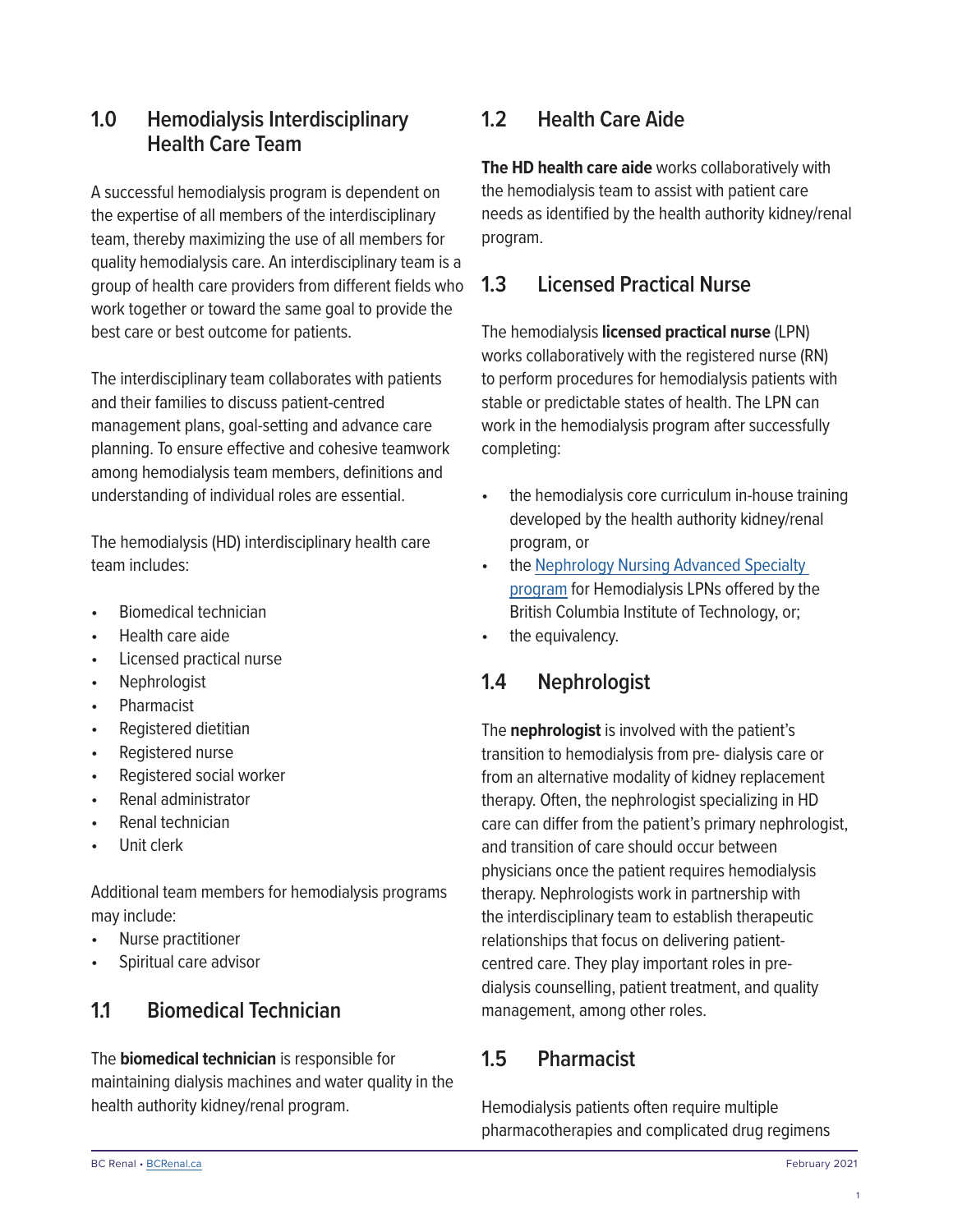<span id="page-3-0"></span>to manage their condition. The **pharmacist** works in collaboration to provide medication compliance counseling, drug interaction screening, medication reconciliation, evaluation and interpretation of drug level assays, education for staff and patients and enhanced overall medication management.

#### **1.6 Registered Dietitian**

The significant role of nutrition in the care of dialysis patients is well-documented. The **registered dietitian**  provides education and clinical guidance to assess the patient's nutritional needs, develop and implement individual nutrition programs and monitor and evaluate the patient's response.

#### **1.7 Registered Nurse**

The hemodialysis **registered nurse** has many important roles, including that of a patient care giver, educator, and care coordinator. The RN can work in the hemodialysis program after successfully completing:

- the hemodialysis core curriculum in-house training developed by the health authority kidney/renal program, or
- the Nephrology Nursing Advanced Specialty program offered by the British Columbia Institute of Technology, or;
- the equivalency.

The hemodialysis nurse provides ongoing education and support for the patient throughout their hemodialysis journey and ensures continuity of care between the patient and wider health care team incorporating a case management approach.

#### **1.8 Registered Social Worker**

The **registered social worker** is essential to the wellbeing of the patient as they transition and adjust to all phases of kidney care. They work collaboratively with the health care team to develop a plan of care inclusive of assessment, support, consultative and direct

services to address patient needs related to high social determinants of health and risk factors in adaptation to chronic illness, self-care and self-management.

#### **1.9 Renal Administrator**

The **renal administrator** has many important roles which include all aspects of clinic and facility operations. The renal administrator works in a collaborative manner with all members of the interdisciplinary team to plan, direct, and evaluate the quality of care within the hemodialysis unit.

#### **1.10 Renal Technician**

The **renal technician** works closely with patients, nurses and other health care providers to ensure vital hemodialysis equipment runs at a safe and efficient level. The RT may perform patient care duties within assigned roles and responsibilities as indicated within the health authority kidney/renal program.

#### **1.11 Unit Clerk/Unit Coordinator/Nursing Unit Assistant**

The **unit clerk** provides administrative support to ensure day-to-day operations of HD programs are seamless and efficient.

Description of specific roles and responsibilities can be obtained by contacting the lead chairperson for each discipline. This information can found at [bcrenal.ca.](http://www.bcrenal.ca)

### **2.0 Collaborative Patient Care Model**

A collaborative patient care model allows for partnership between the patent and their health care providers to approach shared decision making regarding their health care goals. In this model the knowledge, training and experience of health care providers is recognized and key in addressing the patient's goals of care.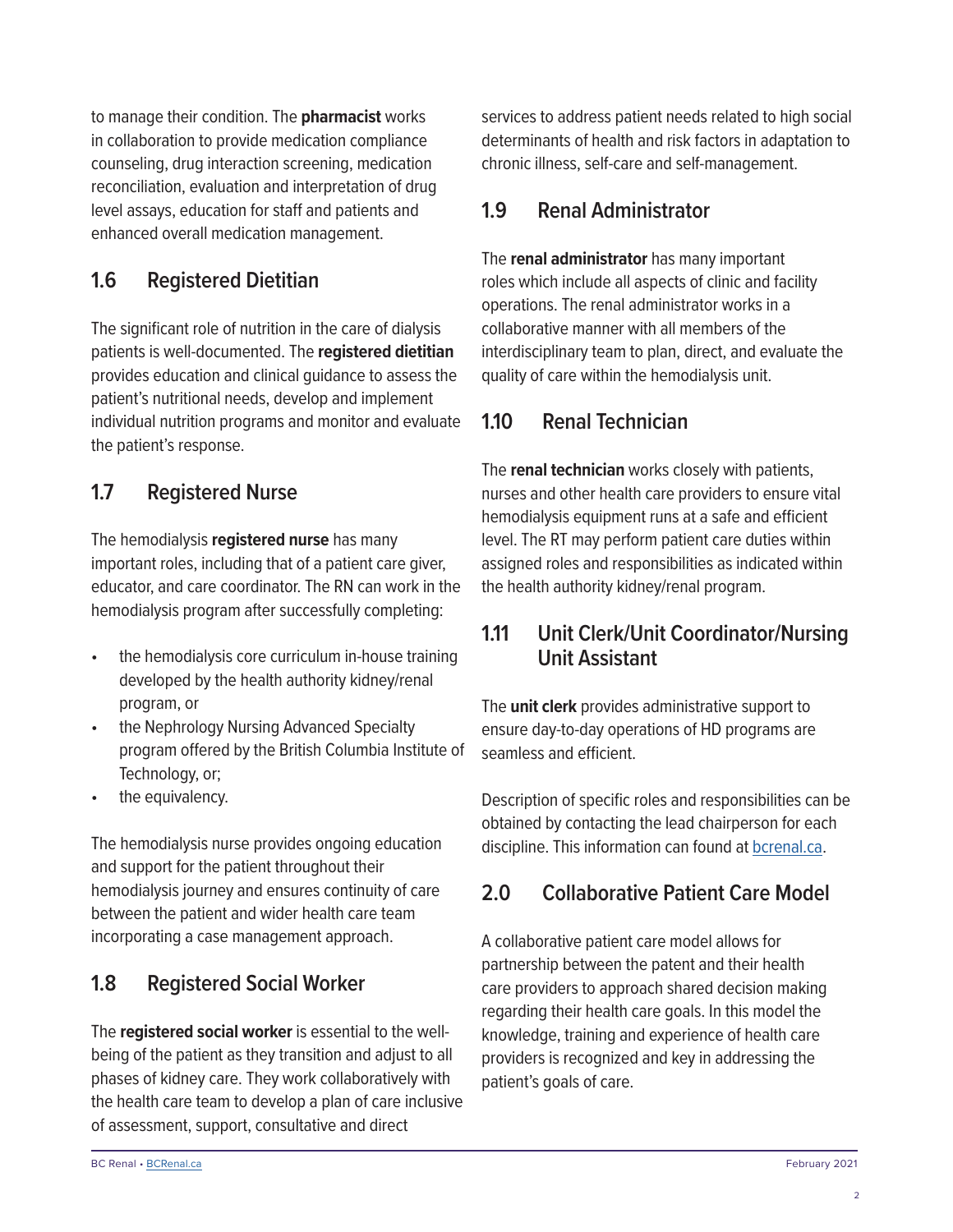<span id="page-4-0"></span>Traditionally, patient assignments are based on what care providers are available at any given time. The collaborative care model will bring a team together in a new and different way to achieve patient centered care and allow patients and their families to play an active role in contributing to their care plan, based on their health goals. Patients will be supported by a team of health care providers using all of their valued knowledge, training and ability to help patients achieve their goals.

A collaborative patient care model is a component of hemodialysis care that includes a greater emphasis on teamwork and collaboration. Within this context, there are several factors that influence decision-making.

#### **Decision-making factors in a collaborative patient care model**

Decisions should:

• Respond to the patient's health care needs and enable the delivery of safe, competent, ethical, quality, evidence-informed care in the context of professional standards and staff competencies.

- Be quided by the best evidence related to patient, staff and organizational factors influencing quality care outcomes and work environments.
- Be supported by the organizational structure, mission and vision and by all levels of lead¬ership in the organization.
- Be supported by information and knowledge management systems.

#### **3.0 The Patient, Care Provider, and the Hemodialysis Environment**

Matching the patient with the appropriate care provider focuses on three factors — the patient, the care provider and the environment. These three factors have an impact on decision making related to care provider assignment to match with the patient's needs, as well as the need for consultation and collaboration among care providers.

| <b>FACTORS</b>             | <b>CRITERIA</b>                                                                                                                                                                                                                                                                                                                                                                                        |
|----------------------------|--------------------------------------------------------------------------------------------------------------------------------------------------------------------------------------------------------------------------------------------------------------------------------------------------------------------------------------------------------------------------------------------------------|
| Patient factors            | Complexity of patient care needs<br>$\bullet$<br>Stability of outcomes<br>$\bullet$<br>Predictability of outcomes<br>$\bullet$<br>Risk of negative outcomes<br>$\bullet$                                                                                                                                                                                                                               |
| Care provider competencies | Education<br>$\bullet$<br>Experience<br>$\bullet$<br>Expertise<br>$\bullet$                                                                                                                                                                                                                                                                                                                            |
| Environment                | Access to resources. Some examples may include:<br>Registered nurse/team lead<br>$\bullet$<br>Hemodialysis trained licensed practical nurse<br>$\bullet$<br>Vascular access nurse<br>$\bullet$<br>Wound care nurse<br>$\bullet$<br>Nephrologist<br>$\bullet$<br>Interdisciplinary team<br>$\bullet$<br>Clinical resources and policies<br>$\bullet$<br>Supporting clinical decision tools<br>$\bullet$ |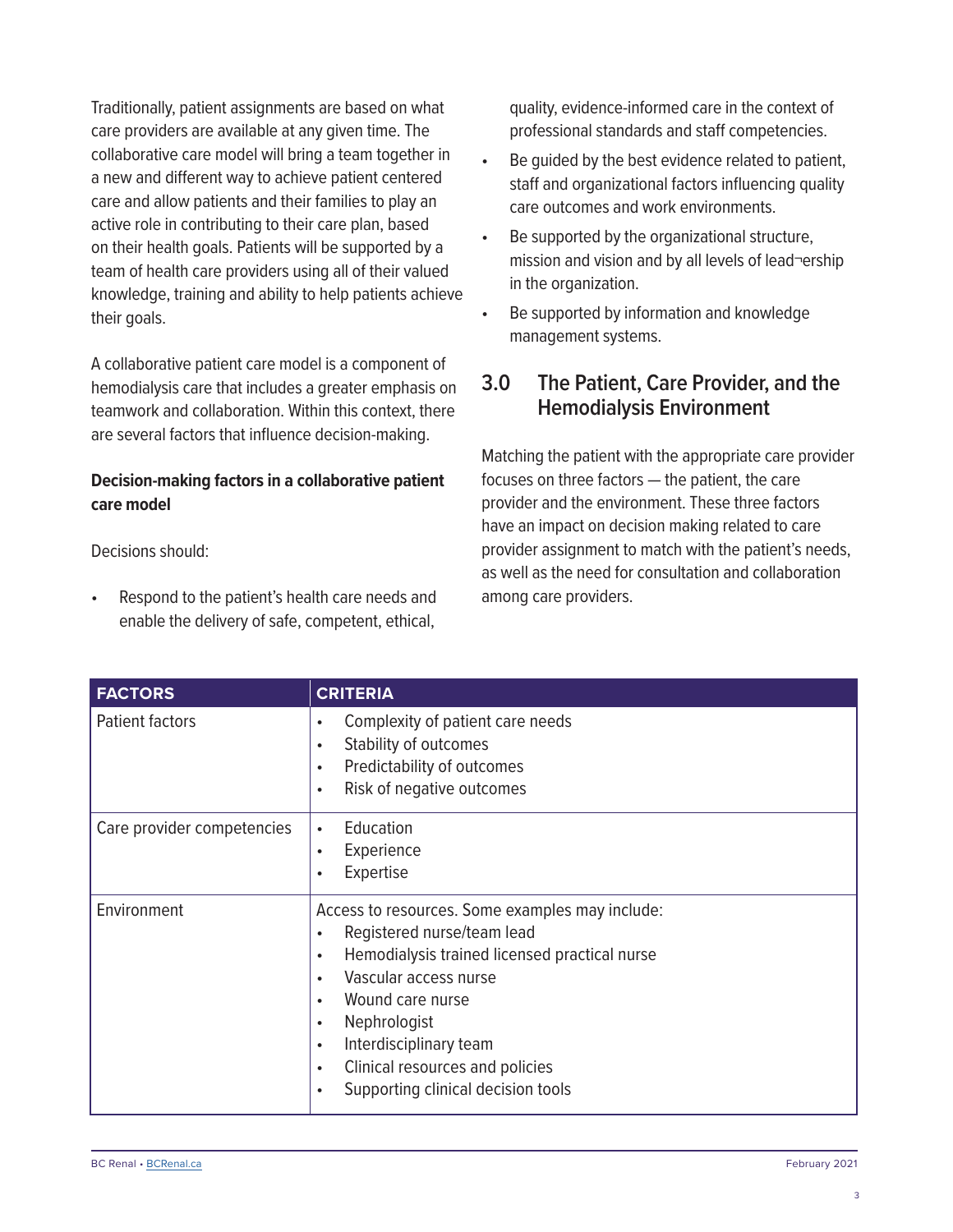#### <span id="page-5-0"></span>**4.0 Recommendations**

The recommendations below were developed by an interdisciplinary working group representing all BC health authorities and professional practice experts. Feedback was provided and the recommendations have been approved by the BC Renal Administrators Group. With limited literature to guide the discussions, the recommendations are primarily based on expert opinion as to what works and doesn't work in BC.

#### **4.1 Recommendation 1:**

**Each BC hemodialysis unit may choose to adopt the Collaborative Patient Care Model outlined in Appendix I, II & III.** The following principles guide nurses' practice expectations and are the basis for decision-making when working within the interdisciplinary team.

Principles to guide nurses' practice expectations:

- The goal of professional practice is to obtain the best possible outcome for clients.
- The complexity of a client's condition influences the knowledge required to provide the level of care the client needs. A more complex client situation and less stable environment create an increased need for consultation and/or the need to involve the interdisciplinary team to provide the full range of care requirements.
- Respecting and understanding the expectations and contributions of the health care team facilitates appropriate use of staff, enhances collaboration and leads to improved client outcomes.

#### **4.2 Recommendation 2:**

**Each BC hemodialysis program may choose to optimize the scope of practice for each discipline through applying the criteria outlined in the Collaborative Patient Care Model (Appendix I, II & III).** This document provides criteria for the appropriate selection of care providers based on hemodialysis

patient care needs. It is intended as a guideline, with the recognition that exceptions (limited to scope of practice) may be made by nursing teams in individual circumstances after weighing patient factors and risk. If required, review of overall acuity level of the patient (as per the BCR Acuity Scale), found at:

BCRenal.ca **⊲** [Health Professionals](http://www.bcrenal.ca/health-professionals/clinical-resources/hemodialysis) **⊲** Clinical Resources **⊲** Hemodialysis **⊲** [Acuity Scale and BC's Hemodialysis](http://www.bcrenal.ca/health-professionals/clinical-resources/hemodialysis)  **[Units](http://www.bcrenal.ca/health-professionals/clinical-resources/hemodialysis)** 

#### **4.3 Recommendation 3:**

**Utilize the BC Renal acuity scale to identify a high level profile on the overall care needs of the dialysis population for the unit.** The BC Renal Acuity Scale may help in this process; however, day-to-day assessment by the team lead/patient care coordinator should be done on a routine basis.

Daily hemodialysis schedule should identify:

- 1. The proportion of patients where hemodialysis trained LPNs are well prepared to meet patient care needs
- 2. The proportion of patients where hemodialysis trained RNs are well prepared to meet patient care needs
- 3. Collaboration with all team members to provide a patient care model that includes a greater emphasis on teamwork and collaboration
- 4. Overall staff model to meet patient needs based on patient population
- 5. Process to support nurses to coordinate complex Chronic Disease Management and co-morbid care planning needs; engage the interdisciplinary team and patient in the coordination of this management
- 6. Review run-by-run or shift-by-shift unit care needs to promote equity in care needs between runs/ shifts and adjust patient schedules or resources as needed
- 7. Repeat review as needed based on updated Acuity Scale measures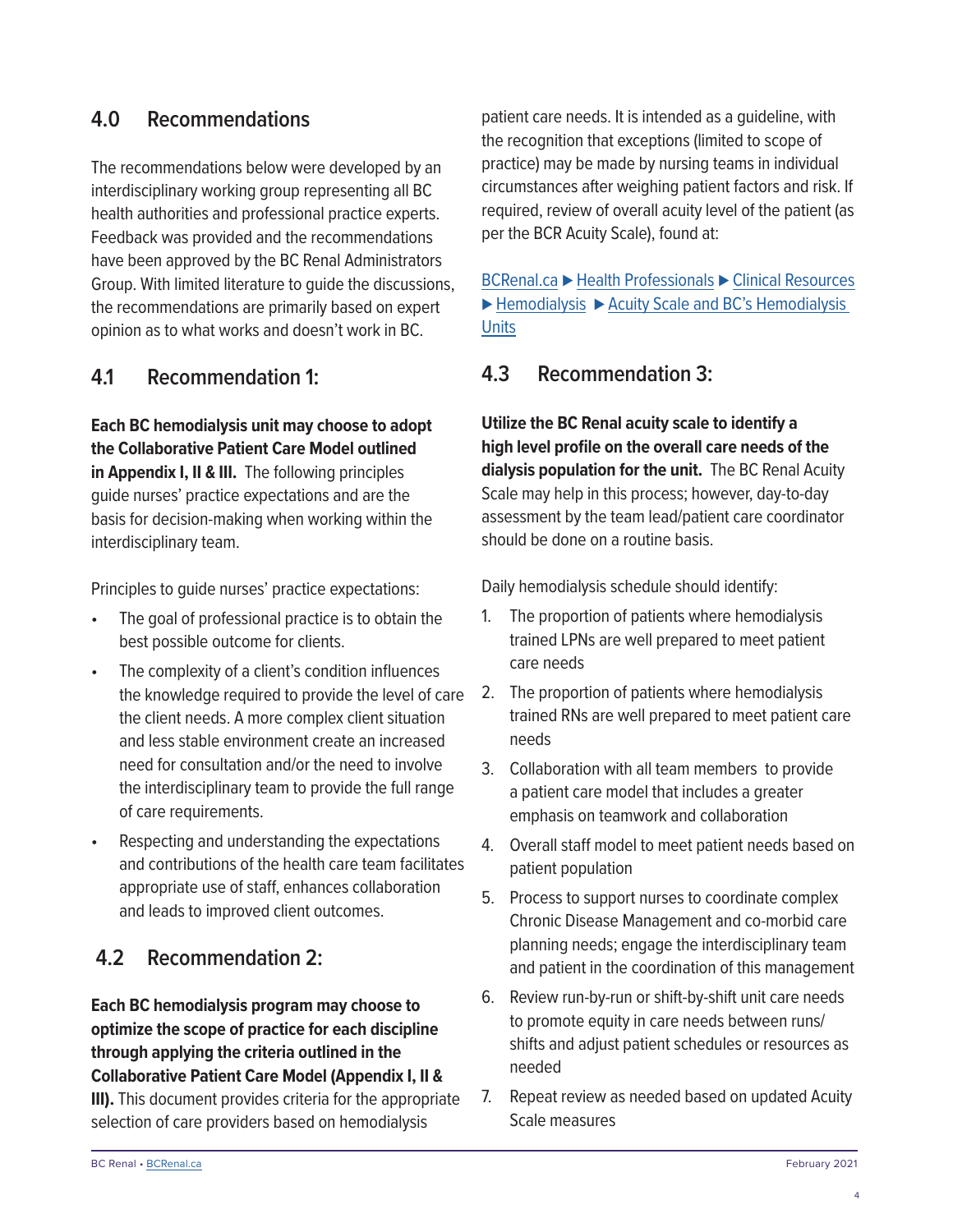#### **4.4 Recommendation 4:**

#### **As this is chronic disease care management and the majority of hemodialysis patients are outpatients, but not all, there are three basic workflows to consider:**

- 1. Dialysis-related care needs for outpatients, supporting patients while receiving dialysis
- 2. Dialysis-related care needs for inpatients, supporting patients in hospital receiving dialysis:
	- a. Inpatients dialyzing on the HD Unit
	- b. Off-Unit patients
	- c. ICU patients requiring hemodialysis
- 4. Chronic Disease Management care needs, supporting patients with their long-term health care needs such as:
	- a. Transitioning to independent modalities where possible
	- b. Promoting long-term optimal vascular access (VA)
	- c. Managing co-morbidities
	- d. Learning to cope with and provide support for psychosocial issues

#### **4.5 Recommendation 5:**

**Utilize the BC Renal acuity scale to assist in determining the overall patient care needs of the dialysis unit when to determine appropriate staffing levels.** Once levels have been established, this may require intermittent monitoring of the individual dialysis run schedules to promote an equitable distribution of care needs throughout all shifts. (While the individual patient acuity score helps identify care needs, within a collaborative care model it does not necessarily identify the care provider required at a specific point in time.)

Review and adjust care needs of the unit related to specific shifts or runs using the following strategies:

• If there is a significant proportion of patients with higher dependent care needs in relation to independent function and psychosocial-emotional factors:

- Would it be beneficial for patients with higher physical needs to be moved to a time when more appropriate resources are available? (i.e., fewer dependent patients, access to care aides, LPNs, support resources)
- − Would it be beneficial for patients with higher emotional needs to be linked to appropriate resources for individualized care planning? Would adjusting the patient schedule benefit these patients with ready access to interdisciplinary team support? (i.e., the incentre hemodialysis unit and the community dialysis unit)
- If there is a significant proportion of patients in a higher level of acuity in terms of hemodynamics, access, treatments and nursing interventions:
	- If the higher level of acuity is related to hemodynamic instability, treatment or monitoring needs, movement of patient assignments may be feasible. For example, change hemodialysis treatment times to a different time in the day, when there are fewer patients with similar care needs, and appropriate resources are available (i.e., patient care coordinator/team lead/vascular access nurse/nephrologist, and therefore access to an interdisciplinary team)
- If the higher level of acuity is related to vascular access, infection control, or individualized care needs, the patient should be supported by the interdisciplinary team (e.g., access to VA Nurse, infection control resources, interdisciplinary and clerical support).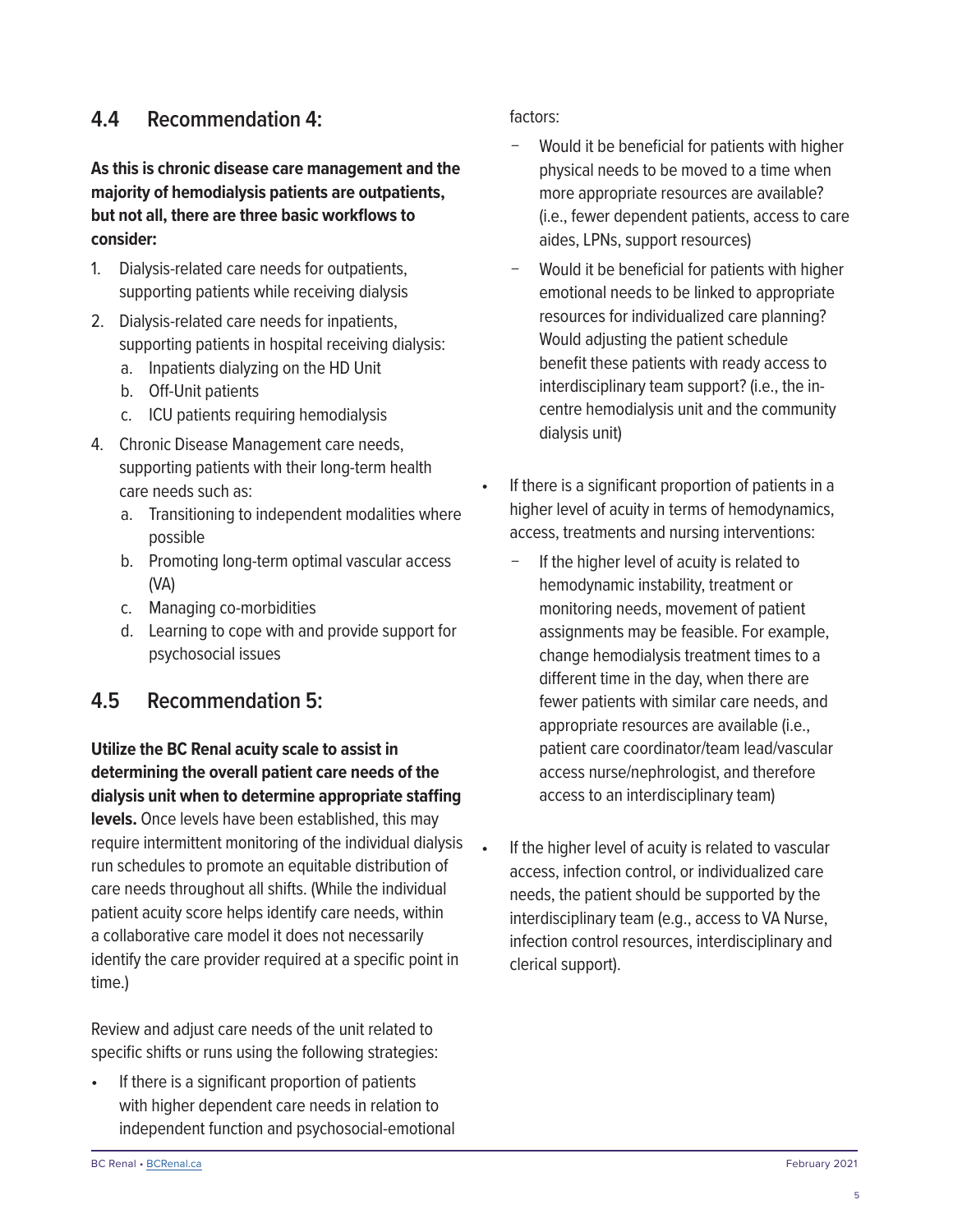#### <span id="page-7-0"></span>**5.0 Patient Care Needs and Nursing Practice Expectations**

The following principles guide nurses' practice expectations and are the basis for decision-making when working within the nursing team:

- The goal of professional practice is to obtain the best possible outcomes for hemodialysis patients.
- RNs and LPNs study from the same body of nursing knowledge. RNs span of practice is broad and across the spectrum allowing for greater foundational knowledge in clinical practice, decision-making, critical thinking, leadership, research utilization and resource management. RNs have a broader range of autonomous practice in comparison to LPNs.
- The complexity of a patient's condition influences the nursing knowledge required to provide the level of care the client needs. A more complex patient situation and less stable environment create an increased need for consultation and/or the need for an RN to provide the full range of care requirements.
- Respecting and understanding the expectations and contributions of the health care team facilitates appropriate use of nurses, enhances collaboration and leads to improved client outcomes.

### **5.1 Patient Health Factors**

Patient health factors that impact decisions about the use of an RN and/or an LPN are influenced by:

- 1. Complexity:
	- The degree to which a patient's condition and care requirements are identifiable and established
	- The sum of the variables influencing a patient's current health status
	- The variability of a patient's condition or care requirements
- 2. Predictability:
	- The extent to which a patient's outcomes and future care requirements can be anticipated
- 3. Risk of negative outcomes:
	- The likelihood that a patient will experience a negative outcome as a result of the patient's health condition or as a response to treatment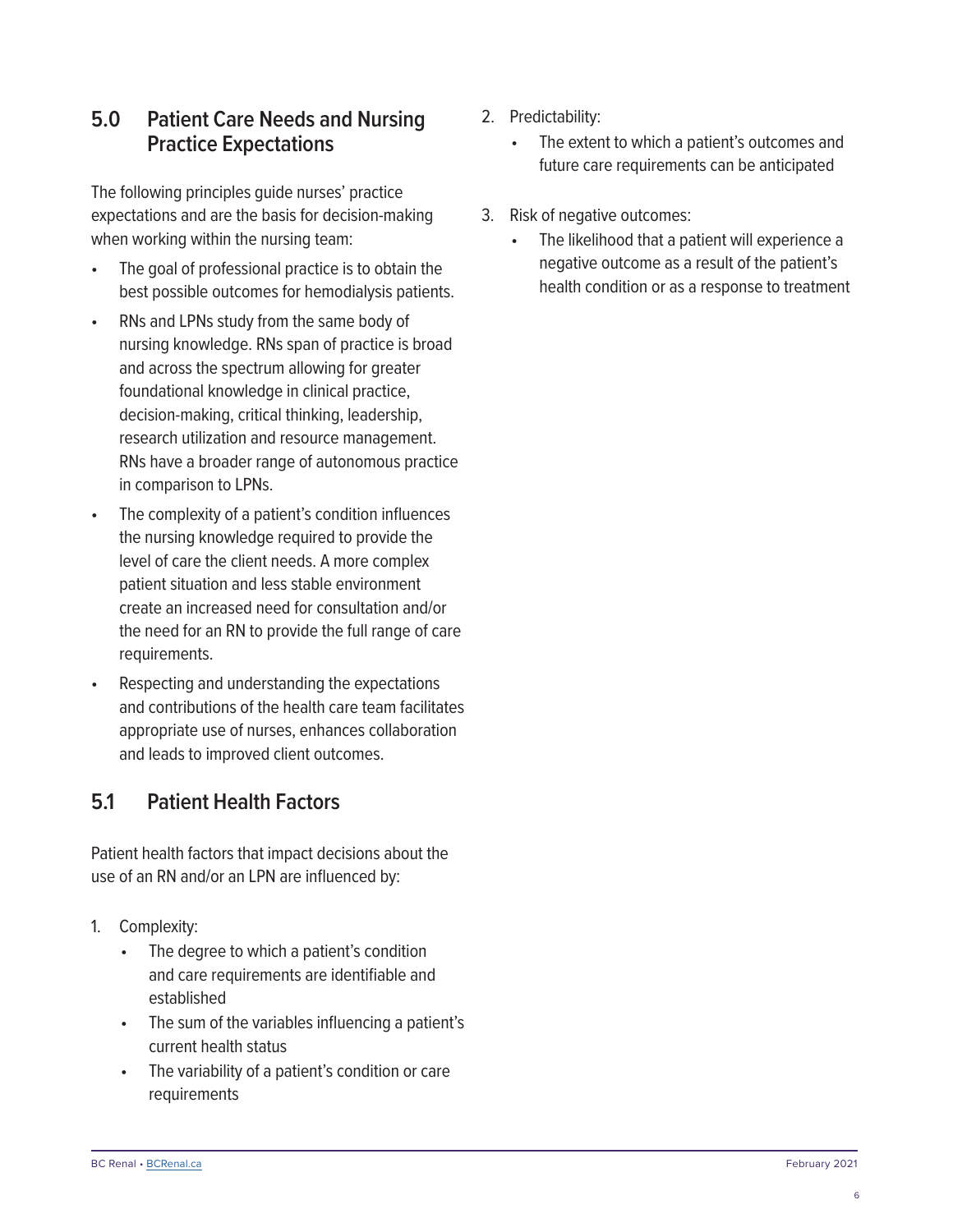#### <span id="page-8-0"></span>**6.0 References**

British Columbia College of Nurses and Midwives (2020). [Scope of Practice for Registered Nurses:](https://www.bccnm.ca/RN/ScopePractice/Pages/Default.aspx)  [Standards](https://www.bccnm.ca/RN/ScopePractice/Pages/Default.aspx), Limits, Conditions

British Columbia College of Nurses and Midwives (2020). [Scope of Practice for Licensed Practical Nurses:](https://www.bccnm.ca/Documents/standards_practice/lpn/LPN_ScopeOfPractice.pdf)  [Standards, Limits, Conditions](https://www.bccnm.ca/Documents/standards_practice/lpn/LPN_ScopeOfPractice.pdf)

British Columbia College of Nurses and Midwives (2020). [Professional Standards for Licensed Practical](https://www.bccnm.ca/Documents/standards_practice/lpn/LPN_ProfessionalStandards.pdf)  **[Nurses](https://www.bccnm.ca/Documents/standards_practice/lpn/LPN_ProfessionalStandards.pdf)** 

British Columbia College of Nurses and Midwives (2020). [Professional Standards for Registered Nurses](https://www.bccnm.ca/NP/ProfessionalStandards/Pages/Default.aspx)  [and Nurse Practitioners](https://www.bccnm.ca/NP/ProfessionalStandards/Pages/Default.aspx)

British Columbia College of Nurses and Midwives (2020)[. Practice Standards for Registered Nurses](https://www.bccnm.ca/RN/PracticeStandards/Pages/Default.aspx)

British Columbia College of Nurses and Midwives (2020). [Practice Standards for Licensed Practical](https://www.bccnm.ca/LPN/PracticeStandards/Pages/Default.aspx)  **[Nurses](https://www.bccnm.ca/LPN/PracticeStandards/Pages/Default.aspx)** 

British Columbia College of Nurses and Midwives (2020). [Medication Practice Standard](https://www.bccnm.ca/LPN/PracticeStandards/Lists/GeneralResources/LPN_PS_Medication.pdf)

Canadian Association of Nephrology Nurses and Technologists (2014). Nephrology nursing standards and practice recommendations. Author. Available at: [http://www.cannt.ca/en/standards\\_of\\_practice/](https://cannt-acitn.ca/) [standards\\_of\\_nursing\\_practice.html](https://cannt-acitn.ca/)

Interior Health (2011). [LPN Entry Level Competency](http://insidenet.interiorhealth.ca/education/clinicaled/Documents/LPN%20Entry%20Level%20Competencies.pdf)

Providence Health (2020). PHC Renal Program CAPE Tool

Registered Nurses' Association of Ontario (2006). Collaborative Practice Among Nursing Teams. Toronto, Canada: Registered Nurses' Association of Ontario

#### **7.0 Sponsors**

This guideline/resource promotes standardized practices and is intended to assist kidney/renal programs in providing care that is reflected in quality patient outcome measurements. Based on the best information available at the time of publication, this guideline/resource relies on evidence and avoids opinion-based statements where possible; refer to [www.bcrenal.ca](http://www.bcrenal.ca) for the most recent version.

Created by:

• Hemodialysis Workforce Strategy working group

Reviewed by:

- BC Renal Administrators
- BC Renal Core Committee
- BC Renal Executive
- BC Renal Hemodialysis Committee
- BC Renal Nurse Educators
- BC Renal Vascular Access Educators Group
- British Columbia College of Nurses and Midwives

Approved by:

- **BC Renal Administrators Group**
- BC Renal CORE Committee

For information about the use and referencing of BC Renal provincial guidelines/resources, refer to [http://www.bcrenal.ca/resource-gallery/Documents/](http://www.bcrenal.ca/resource-gallery/Documents/About%20BCPRA%20Guidelines.pdf) [About%20BCPRA%20Guidelines.pdf](http://www.bcrenal.ca/resource-gallery/Documents/About%20BCPRA%20Guidelines.pdf)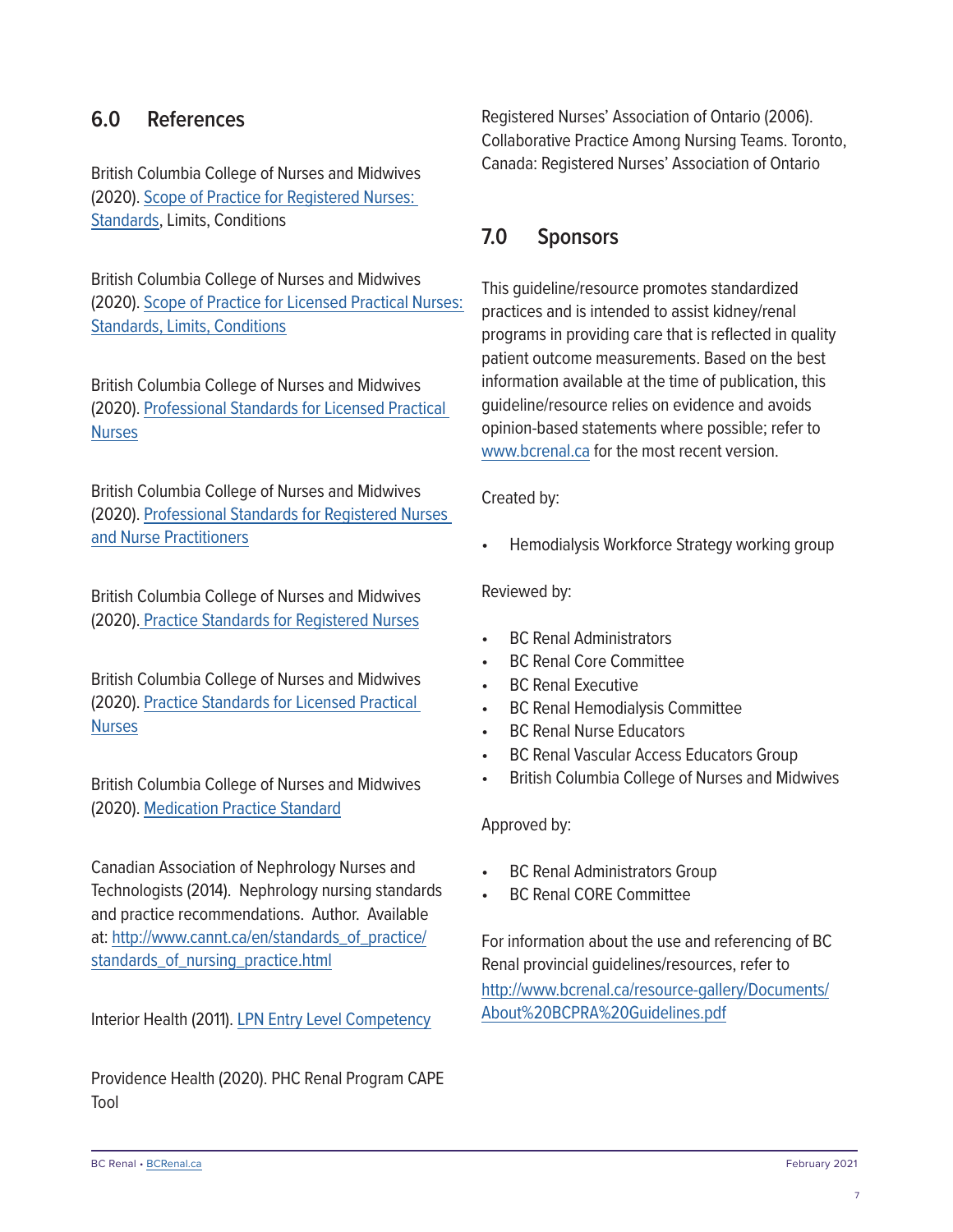#### **Appendix I- Hemodialysis Nursing Care and Interventions**

<span id="page-9-0"></span>The care of patients on maintenance hemodialysis is complex and requires continual assessment, planning, intervention, and patient education over the patient care continuum.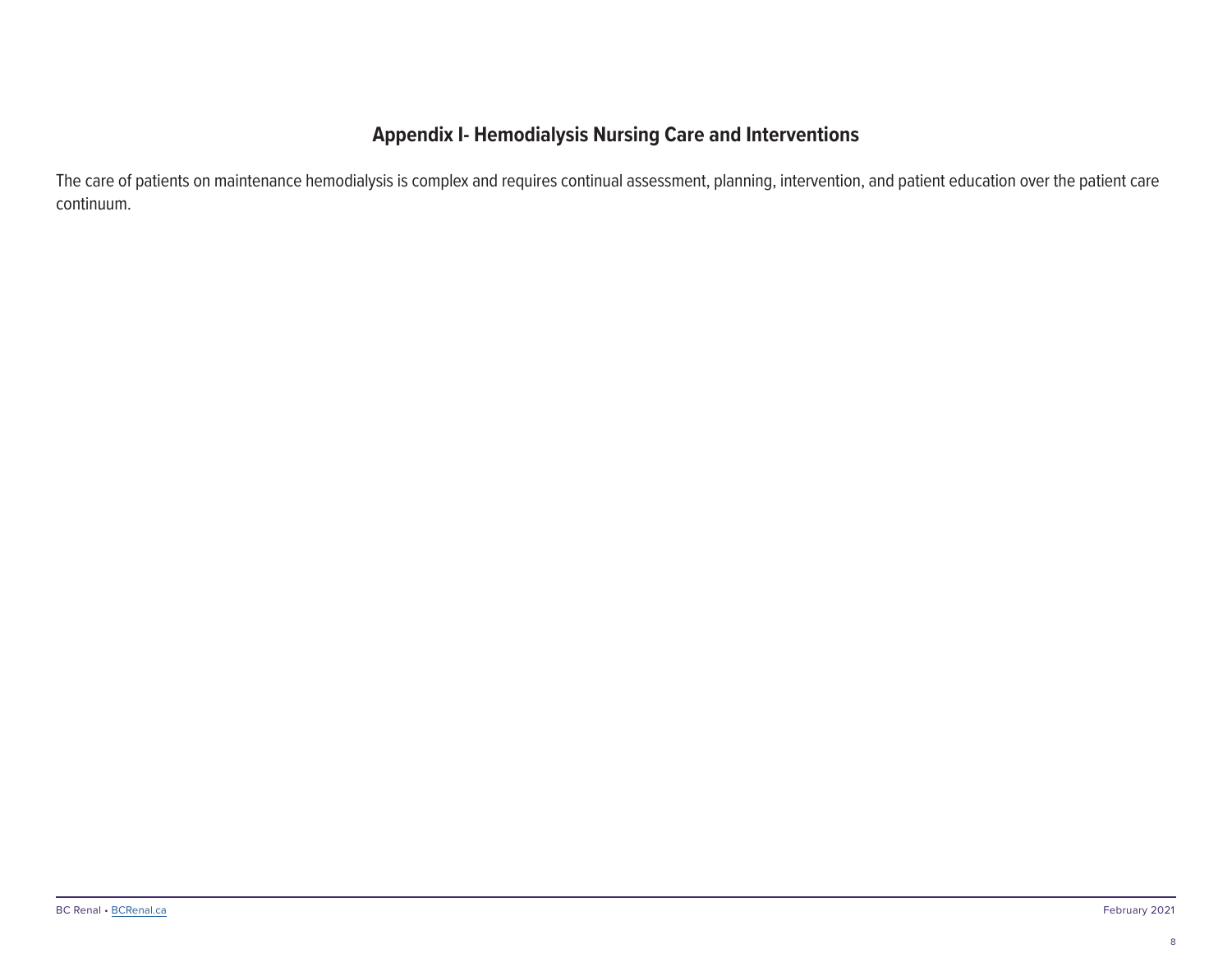|                               | <b>Hemodialysis Nursing Care</b>                                                                                                                                                                                                                                                                                                                                                                                                                                                                                                                                                                                                                                                                       | Autonomous LPN or RN<br>practice                                                            | Increased need for RN<br>collaboration from care<br>team | Experienced RN with support                                                                                                                                                     |
|-------------------------------|--------------------------------------------------------------------------------------------------------------------------------------------------------------------------------------------------------------------------------------------------------------------------------------------------------------------------------------------------------------------------------------------------------------------------------------------------------------------------------------------------------------------------------------------------------------------------------------------------------------------------------------------------------------------------------------------------------|---------------------------------------------------------------------------------------------|----------------------------------------------------------|---------------------------------------------------------------------------------------------------------------------------------------------------------------------------------|
| <b>Patient Care Continuum</b> |                                                                                                                                                                                                                                                                                                                                                                                                                                                                                                                                                                                                                                                                                                        | Less complexity, stable,<br>High complexity, unstable,<br>more predictable<br>unpredictable |                                                          |                                                                                                                                                                                 |
|                               | <b>Hemodynamic Descriptors Below</b>                                                                                                                                                                                                                                                                                                                                                                                                                                                                                                                                                                                                                                                                   | <b>Stable or</b>                                                                            | <b>Somewhat stable</b>                                   | <b>Unstable and unpredictable</b>                                                                                                                                               |
| <b>LEVEL</b>                  | <b>DESCRIPTION</b>                                                                                                                                                                                                                                                                                                                                                                                                                                                                                                                                                                                                                                                                                     | predictable                                                                                 | or unpredictable                                         |                                                                                                                                                                                 |
| <b>Hypotension</b>            |                                                                                                                                                                                                                                                                                                                                                                                                                                                                                                                                                                                                                                                                                                        | care needs that                                                                             | needs that may                                           | Advanced or very complex.                                                                                                                                                       |
| None                          | No hypotension noted during treatment.                                                                                                                                                                                                                                                                                                                                                                                                                                                                                                                                                                                                                                                                 | are appropriate                                                                             | require the                                              | Indicates clinical instability.                                                                                                                                                 |
| Basic                         | Blood pressure managed with any or all of the following: sodium profiling, fluid profiling, and dialysate temperature.                                                                                                                                                                                                                                                                                                                                                                                                                                                                                                                                                                                 | for LPNs to<br>autonomously                                                                 | increased need for<br><b>RN</b> collaboration.           | Example:                                                                                                                                                                        |
| Moderate                      | Patient has hypotensive symptoms that require use of routine interventions. Patient able to complete treatment.                                                                                                                                                                                                                                                                                                                                                                                                                                                                                                                                                                                        | care for, although                                                                          | Indicates patient                                        |                                                                                                                                                                                 |
| Advanced                      | Difficulty completing treatment due to hypotension. Requires medical review.                                                                                                                                                                                                                                                                                                                                                                                                                                                                                                                                                                                                                           | an experienced                                                                              | care needs that may                                      | Unable to complete dialysis                                                                                                                                                     |
| Complex                       | Unable to complete treatment due to hypotension. Requires urgent medical review.                                                                                                                                                                                                                                                                                                                                                                                                                                                                                                                                                                                                                       | <b>LPN</b> may be more                                                                      | be managed by an                                         | run due to hypotension or                                                                                                                                                       |
| Very complex                  | Patient requires continuous monitoring at a critical care level.                                                                                                                                                                                                                                                                                                                                                                                                                                                                                                                                                                                                                                       | appropriate for                                                                             | experienced LPN                                          | hypertension. Requires urgent                                                                                                                                                   |
| <b>Hypertension</b>           |                                                                                                                                                                                                                                                                                                                                                                                                                                                                                                                                                                                                                                                                                                        | moderate level of                                                                           | in partnership with                                      | medical review. Medical                                                                                                                                                         |
| None                          | No hypertension noted during treatment.                                                                                                                                                                                                                                                                                                                                                                                                                                                                                                                                                                                                                                                                | care needs with                                                                             | an RN, or cared for                                      | needs must be managed by                                                                                                                                                        |
| Basic                         | Blood pressure managed with any or all of the following: sodium profiling, fluid profiling, and dialysate temperature.                                                                                                                                                                                                                                                                                                                                                                                                                                                                                                                                                                                 | an established                                                                              | solely by a RN.                                          | a nephrologist.                                                                                                                                                                 |
| Moderate                      | Patient has hypertensive symptoms that require use of routine interventions. Patient able to complete treatment.                                                                                                                                                                                                                                                                                                                                                                                                                                                                                                                                                                                       | care plan. If care                                                                          |                                                          |                                                                                                                                                                                 |
| Advanced                      | Difficulty completing treatment due to hypertension. Requires medical review.                                                                                                                                                                                                                                                                                                                                                                                                                                                                                                                                                                                                                          | needs change, the                                                                           |                                                          | One of the following may                                                                                                                                                        |
| Complex                       | Unable to complete treatment due to hypertension. Requires urgent medical review.                                                                                                                                                                                                                                                                                                                                                                                                                                                                                                                                                                                                                      | LPN is responsible                                                                          |                                                          | be present during dialysis                                                                                                                                                      |
| Very complex                  | Patient requires continuous monitoring at a critical care level.                                                                                                                                                                                                                                                                                                                                                                                                                                                                                                                                                                                                                                       | for identifying a                                                                           |                                                          | treatment:                                                                                                                                                                      |
| <b>Cardiac Status*</b>        |                                                                                                                                                                                                                                                                                                                                                                                                                                                                                                                                                                                                                                                                                                        | concern to a RN                                                                             |                                                          |                                                                                                                                                                                 |
| None                          | No cardiac history.                                                                                                                                                                                                                                                                                                                                                                                                                                                                                                                                                                                                                                                                                    | colleague.                                                                                  |                                                          | Difficulty achieving goal                                                                                                                                                       |
| Basic                         | Has cardiac history but asymptomatic during dialysis treatment and managed with uncomplicated, medically-prescribed<br>treatments (e.g. nitroglycerin patch, warfarin, home oxygen, pacemaker, HD prescription limits).                                                                                                                                                                                                                                                                                                                                                                                                                                                                                |                                                                                             |                                                          | weight during treatment<br>and the level of nursing                                                                                                                             |
| Moderate                      | Symptomatic during dialysis but responded to PRN nitroglycerin, oxygen therapy, and/or fluid therapy. Physician is<br>aware.                                                                                                                                                                                                                                                                                                                                                                                                                                                                                                                                                                           |                                                                                             |                                                          | support required would                                                                                                                                                          |
| Advanced                      | Difficulty completing HD treatment due to cardiac related symptoms. Responds to nitroglycerin, oxygen therapy, and/<br>or fluid therapy.                                                                                                                                                                                                                                                                                                                                                                                                                                                                                                                                                               |                                                                                             |                                                          | be detrimental to daily<br>workload operations.                                                                                                                                 |
| Complex                       | One of the following is present during dialysis treatment:<br>Unable to complete run due to cardiac related symptoms. Requires frequent monitoring of vital signs.<br>New onset of a cardiac condition such as chest pain or arrhythmia during treatment: requires urgent medical<br>workup and review.<br>Acute decompensated heart failure (e.g. secondary to infection, failure to take medications as ordered, fluid<br>overload during treatment. Signs and symptoms may include symptomatic hypotension, and pulmonary edema.<br>Pericarditis: requires urgent medical workup and review.<br>Pericardial effusion: requires urgent medical workup and review.<br>Ventricular assist device (VAD) |                                                                                             |                                                          | Unable to complete<br>dialysis run due to cardiac<br>related symptoms.<br>New onset of a cardiac<br>condition such as chest<br>pain or arrhythmia during<br>treatment: required |
| Very complex                  | Unable to dialyze without continuous monitoring at a critical care level.                                                                                                                                                                                                                                                                                                                                                                                                                                                                                                                                                                                                                              |                                                                                             |                                                          | urgent medical workup                                                                                                                                                           |
| <b>Fluid Management</b>       |                                                                                                                                                                                                                                                                                                                                                                                                                                                                                                                                                                                                                                                                                                        |                                                                                             |                                                          | and review.                                                                                                                                                                     |
| None                          | Attains goal weight.                                                                                                                                                                                                                                                                                                                                                                                                                                                                                                                                                                                                                                                                                   |                                                                                             |                                                          | Acute decompensation                                                                                                                                                            |
| Basic                         | Minor goal weight adjustments by nursing during treatment, UF/sodium profiling.                                                                                                                                                                                                                                                                                                                                                                                                                                                                                                                                                                                                                        |                                                                                             |                                                          | heart failure (e.g.,                                                                                                                                                            |
| Moderate                      | Goal weight adjustment made by nephrologist during treatment, concentrated attention to fluid management, dietary<br>counseling to address fluid issues.                                                                                                                                                                                                                                                                                                                                                                                                                                                                                                                                               |                                                                                             |                                                          | secondary to infection,<br>failure to take                                                                                                                                      |
| Advanced                      | Require extended run or rehydration during treatment.                                                                                                                                                                                                                                                                                                                                                                                                                                                                                                                                                                                                                                                  |                                                                                             |                                                          | medications as ordered,                                                                                                                                                         |
| Complex                       | Difficulty achieving goal weight during treatment. Requires frequent monitoring, regular interventions such as extended<br>treatment, ultrafiltration, sequential dialysis, rehydration.                                                                                                                                                                                                                                                                                                                                                                                                                                                                                                               |                                                                                             |                                                          | fluid overload during                                                                                                                                                           |
| Very complex                  | Is being monitored at a critical care level.                                                                                                                                                                                                                                                                                                                                                                                                                                                                                                                                                                                                                                                           |                                                                                             |                                                          | treatment).                                                                                                                                                                     |
|                               |                                                                                                                                                                                                                                                                                                                                                                                                                                                                                                                                                                                                                                                                                                        |                                                                                             |                                                          |                                                                                                                                                                                 |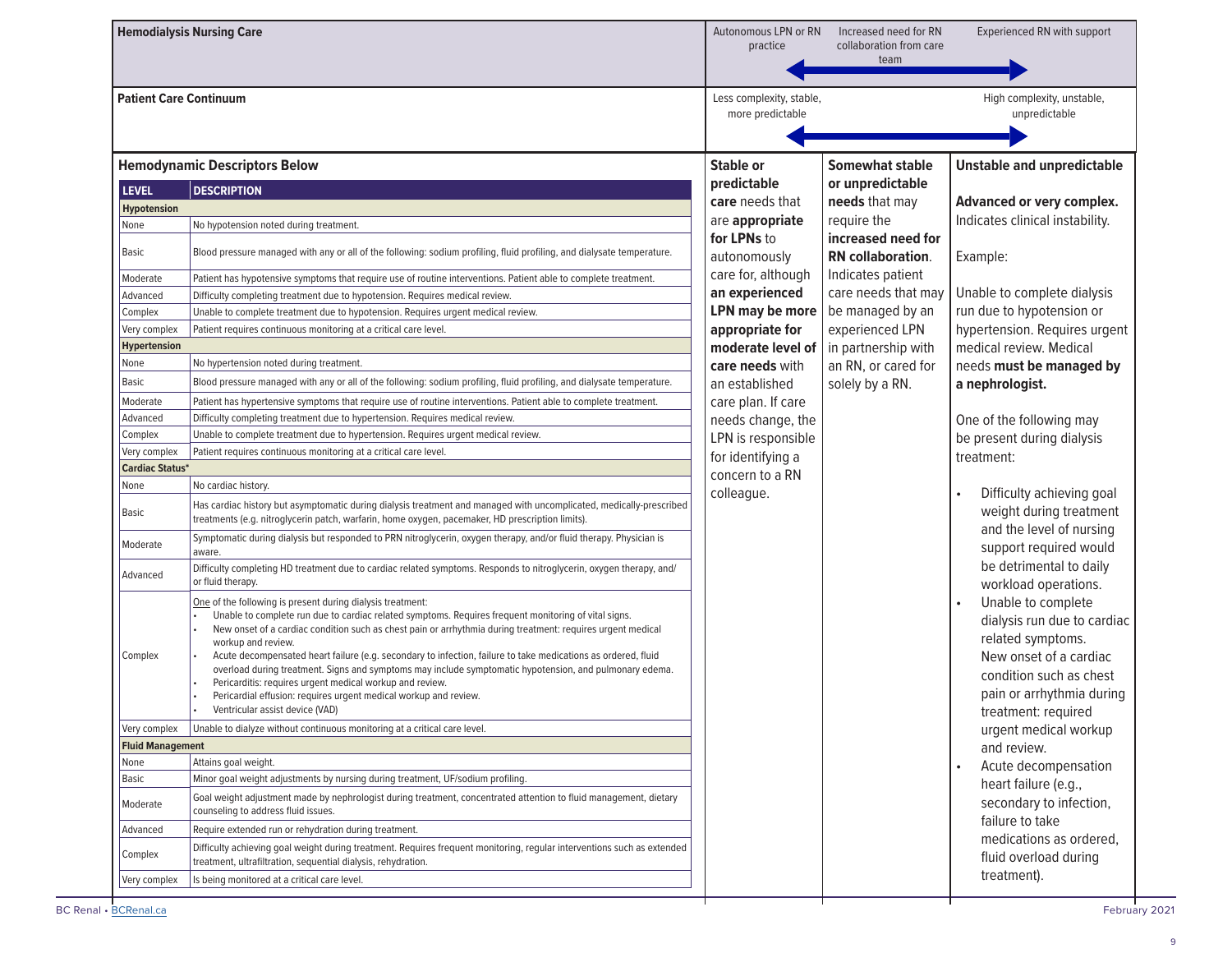|                               |                                                                                                                                                                                                                                                                |                                  |                          | Signs and symptoms may<br>include: symptomatic<br>hypotension and pulmonary<br>edema.<br>Pericarditis: requires urgent<br>medical workup and review.<br>Pericardial effusion: requires<br>urgent medical workup and<br>review. |  |
|-------------------------------|----------------------------------------------------------------------------------------------------------------------------------------------------------------------------------------------------------------------------------------------------------------|----------------------------------|--------------------------|--------------------------------------------------------------------------------------------------------------------------------------------------------------------------------------------------------------------------------|--|
|                               | <b>Hemodialysis Treatment</b>                                                                                                                                                                                                                                  | Descriptors of                   | Descriptors              | Descriptors of unstable or                                                                                                                                                                                                     |  |
| <b>LEVEL</b>                  | <b>DESCRIPTION</b>                                                                                                                                                                                                                                             | stable and/                      | of somewhat              | unpredictable. Indicates clinical                                                                                                                                                                                              |  |
| <b>Medications</b>            |                                                                                                                                                                                                                                                                | or predictable                   | unstable or              | instability, requires care by an                                                                                                                                                                                               |  |
| None or ESA                   | None or Erythropoiesis Stimulating Agent (ESA) Only                                                                                                                                                                                                            | care needs                       | unpredictable            | experienced RN and collaboration                                                                                                                                                                                               |  |
| only                          | Either or both of (may be self-administered):                                                                                                                                                                                                                  | that are                         | which will               | with the team.                                                                                                                                                                                                                 |  |
| Basic                         | (1) Patient requires oral medications for comfort on treatment                                                                                                                                                                                                 | appropriate                      | require the              | Examples:                                                                                                                                                                                                                      |  |
|                               | (2) Patient requires iron and ESA therapy to maintain Hgb                                                                                                                                                                                                      | for LPNs to                      | increased                | New condition/onset of an                                                                                                                                                                                                      |  |
| Moderate                      | Patient requires IV antibiotics or IV medications for comfort on the treatment. Requires narcotics for pain control.                                                                                                                                           | autonomously                     | need for RN              | event requiring specialized                                                                                                                                                                                                    |  |
| Advanced                      | Any of:<br>(1) Patient requires IDPN (intradialytic parenteral nutrition)                                                                                                                                                                                      | care for,                        | collaboration.           | medication without critical care                                                                                                                                                                                               |  |
|                               | (2) Patient requires blood products                                                                                                                                                                                                                            |                                  | Indicates                | intervention.                                                                                                                                                                                                                  |  |
|                               | (3) Patient requires in-patient prescribed infusions not related to dialysis.                                                                                                                                                                                  | although an                      |                          |                                                                                                                                                                                                                                |  |
| Complex                       | New condition/onset of an event requiring specialized medications without critical care intervention.                                                                                                                                                          | experienced                      | patient care             | Sudden onset of acute                                                                                                                                                                                                          |  |
| Very complex                  | Medications requiring monitoring at a critical care level.                                                                                                                                                                                                     | <b>LPN</b> is more               | needs that may           | shortness of breath unresolved                                                                                                                                                                                                 |  |
| <b>Respiratory Therapy</b>    |                                                                                                                                                                                                                                                                | appropriate                      | be managed by            | with intervention, suctioning                                                                                                                                                                                                  |  |
| <b>None</b>                   | No respiratory support necessary.                                                                                                                                                                                                                              | for a moderate                   | an experienced           | and airway management.                                                                                                                                                                                                         |  |
| <b>Basic</b>                  | Minor or self-administered therapy e.g. home oxygen, nebulizers and respiratory inhalers.                                                                                                                                                                      | level of care                    | LPN in                   | Patient unstable immediately                                                                                                                                                                                                   |  |
| Moderate                      | Requires oxygen supplementation, nebulizer support during treatment. Requires setting up oxygen supplies during<br>treatments.                                                                                                                                 | needs with an                    | partnership              | post-op from major surgery                                                                                                                                                                                                     |  |
| Advanced                      | Use of oxygen or nebulizer therapy that also indicates a need for a medical review or respiratory investigation during<br>treatment.                                                                                                                           | established                      | with their RN            | e.g., transplant, chest tube                                                                                                                                                                                                   |  |
|                               | Acute Respiratory Distress: episodes of acute respiratory distress that resolves with nursing intervention using the site-                                                                                                                                     | care plan. If                    | colleague,               | management, CVP, epidural,                                                                                                                                                                                                     |  |
|                               | specific hypoxemia protocols.                                                                                                                                                                                                                                  | care needs                       | or cared for             | PCA pump.                                                                                                                                                                                                                      |  |
| Complex                       | Sudden onset of acute shortness of breath unresolved with intervention. Suctioning or airway management.                                                                                                                                                       | change,                          | solely by an RN.   •     | Therapeutic Plasma Exchange                                                                                                                                                                                                    |  |
| Very complex                  | Critical care level airway support.                                                                                                                                                                                                                            | the LPN is                       | Collaboration            | (TPE) only or combination of                                                                                                                                                                                                   |  |
| <b>Specialized Treatments</b> |                                                                                                                                                                                                                                                                | responsible for                  | by the team              | hemodialysis and TPE.                                                                                                                                                                                                          |  |
| <b>None</b><br>Basic          | <b>None</b><br>Stable patient but unable to self-administer treatment; uncomplicated nursing procedure, e.g. uncomplicated suture or                                                                                                                           |                                  |                          |                                                                                                                                                                                                                                |  |
|                               | staple removal; more frequent bloodwork : Hgb, INR, K+                                                                                                                                                                                                         | identifying a<br>concern to a RN | may be<br>assessed on an |                                                                                                                                                                                                                                |  |
| Moderate                      | Stable patient but unable to self-administer treatment; requires more involved nursing procedure, e.g. insertion and<br>maintenance of peripheral IV, maintenance of urinary catheter, flushing of PD tube, complicated suture/staple removal,<br>ostomy care. | colleague.                       | individual basis.        |                                                                                                                                                                                                                                |  |
| Advanced                      | Patient unstable/potentially unstable requiring treatments that need continuous monitoring e.g. NG tube feed, continuous<br>NG to suction, management of a supra-pubic catheter, continuous bladder irrigation.                                                |                                  |                          |                                                                                                                                                                                                                                |  |
| Complex                       | Patient unstable or immediately post-op from major surgery requiring, for example, plasma therapeutic exchange only or<br>combination with hemodialysis, chest tube management, epidural, CVP, PCA pump.                                                       |                                  |                          |                                                                                                                                                                                                                                |  |
| Very complex                  | Patient requiring critical care setting.                                                                                                                                                                                                                       |                                  |                          |                                                                                                                                                                                                                                |  |
|                               |                                                                                                                                                                                                                                                                |                                  |                          |                                                                                                                                                                                                                                |  |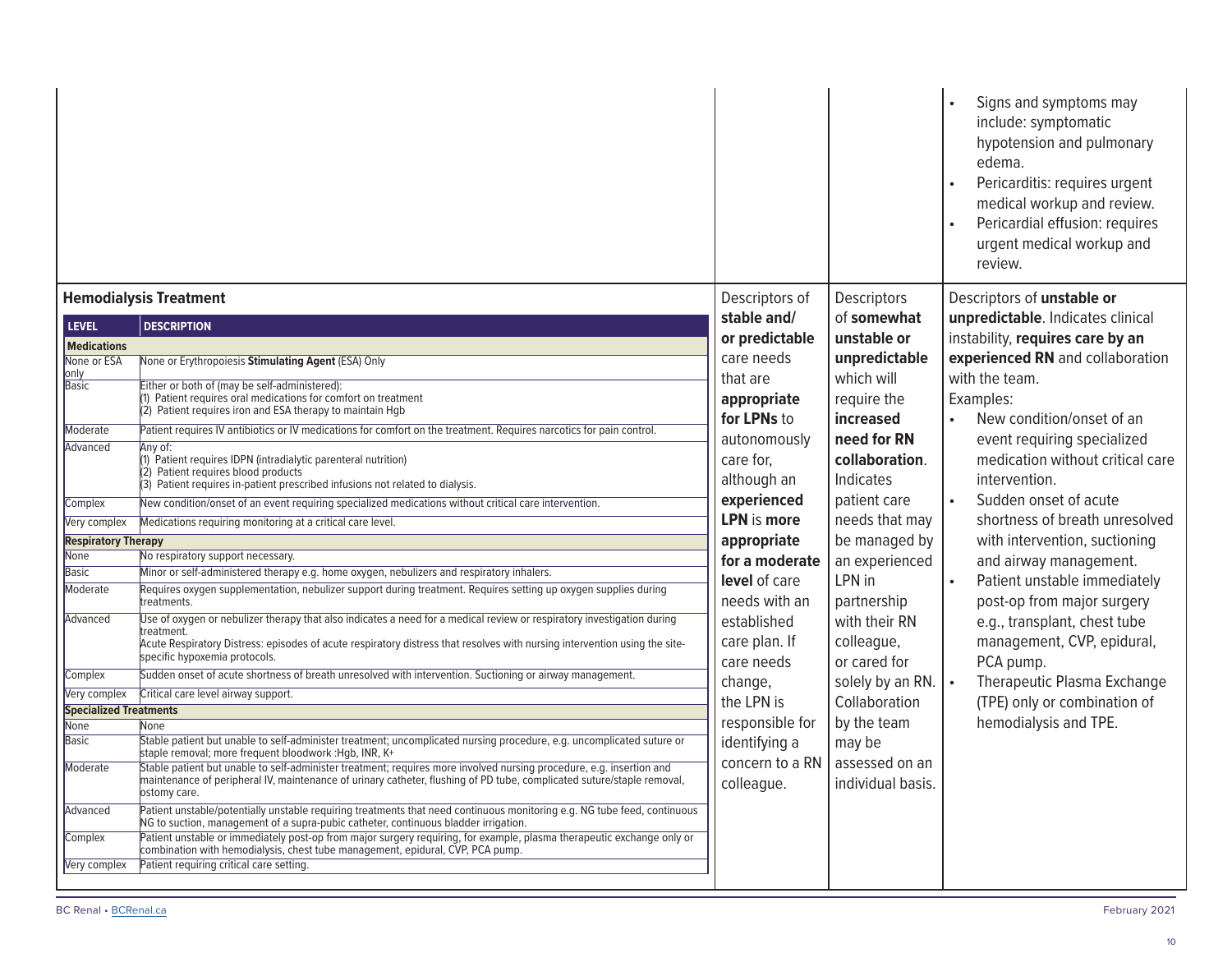| <b>Nursing Interventions Descriptors</b>                                                                                  |                                                                                                                                                                                                                                                                                                                                                                                                                                                                                           |                                                                                                             | Descriptors of<br>stable and/                                                                                                                                                 | Descriptors<br>of somewhat                                                                                                                                             | Descriptors of<br>unstable and/or |                                                                                                              |
|---------------------------------------------------------------------------------------------------------------------------|-------------------------------------------------------------------------------------------------------------------------------------------------------------------------------------------------------------------------------------------------------------------------------------------------------------------------------------------------------------------------------------------------------------------------------------------------------------------------------------------|-------------------------------------------------------------------------------------------------------------|-------------------------------------------------------------------------------------------------------------------------------------------------------------------------------|------------------------------------------------------------------------------------------------------------------------------------------------------------------------|-----------------------------------|--------------------------------------------------------------------------------------------------------------|
| <b>LEVEL</b>                                                                                                              | <b>DESCRIPTION</b>                                                                                                                                                                                                                                                                                                                                                                                                                                                                        |                                                                                                             | or predictable                                                                                                                                                                | unstable and                                                                                                                                                           | unpredictable.                    |                                                                                                              |
| <b>Patient Monitoring</b>                                                                                                 |                                                                                                                                                                                                                                                                                                                                                                                                                                                                                           |                                                                                                             | which indicate                                                                                                                                                                | unpredictable                                                                                                                                                          | Indicates a need                  |                                                                                                              |
| None<br>Basic<br>Moderate<br>Advanced<br>Complex<br>Very complex<br><b>Infection Control</b><br>None<br>Basic<br>Moderate | Q Hourly<br>Patient's condition stable requiring minimal vital signs and monitoring as per unit policy. May be self-monitored.<br>Q 30 minutes<br>Q 20 minutes<br>Q 15 minutes<br>Q5 - 15 minutes<br>Requires continuous monitoring at a critical care level<br>Patient self-care dialysis.<br>Routine precautions (i.e., PPEs worn when direct care is being provided, based on risk assessment.)<br>Contact precautions. (i.e., PPEs worn on each contact with patient or environment). |                                                                                                             | nursing<br>interventions<br>that are<br>appropriate<br>for LPNs to<br>autonomously<br>complete. If<br>care needs<br>change,<br>the LPN is<br>responsible for<br>identifying a | - increased<br>need for RN<br>collaboration.<br>Care needs that<br>are appropriate<br>for LPNs to<br>complete with<br>access to RNs<br>as needed for<br>collaboration. |                                   | for complex<br>management and/<br>or monitoring at a<br>critical care level.<br>Example: ICU<br>hemodialysis |
| Advanced                                                                                                                  | Contact and droplet precautions, isolation requirements.                                                                                                                                                                                                                                                                                                                                                                                                                                  |                                                                                                             | concern to an<br>RN colleague.                                                                                                                                                |                                                                                                                                                                        |                                   |                                                                                                              |
| Complex                                                                                                                   | Airborne precautions.                                                                                                                                                                                                                                                                                                                                                                                                                                                                     |                                                                                                             |                                                                                                                                                                               |                                                                                                                                                                        |                                   |                                                                                                              |
| Very complex                                                                                                              | All of the above and/or requiring negative pressure room or critical care level.                                                                                                                                                                                                                                                                                                                                                                                                          |                                                                                                             |                                                                                                                                                                               |                                                                                                                                                                        |                                   |                                                                                                              |
| <b>Individualized Needs</b>                                                                                               |                                                                                                                                                                                                                                                                                                                                                                                                                                                                                           |                                                                                                             |                                                                                                                                                                               |                                                                                                                                                                        |                                   |                                                                                                              |
| None                                                                                                                      | None                                                                                                                                                                                                                                                                                                                                                                                                                                                                                      |                                                                                                             |                                                                                                                                                                               |                                                                                                                                                                        |                                   |                                                                                                              |
| Basic                                                                                                                     | Lab studies review<br>Comfort measures<br>Blood glucose monitoring                                                                                                                                                                                                                                                                                                                                                                                                                        |                                                                                                             |                                                                                                                                                                               |                                                                                                                                                                        |                                   |                                                                                                              |
| Moderate                                                                                                                  | Hematocrit monitoring<br>Medication review<br>Diabetic teaching                                                                                                                                                                                                                                                                                                                                                                                                                           | O2 saturation monitoring<br>Incontinence care<br>Dietary support                                            |                                                                                                                                                                               |                                                                                                                                                                        |                                   |                                                                                                              |
| Advanced                                                                                                                  | Psychosocial/emotional support<br>Foot assessment<br>Access flow measurement                                                                                                                                                                                                                                                                                                                                                                                                              | Booking medical appointments<br>Reviewing in-patient chart and coordinating MARs<br>Changing machine set up |                                                                                                                                                                               |                                                                                                                                                                        |                                   |                                                                                                              |
| Complex                                                                                                                   | Organizing travel arrangements<br>Medication reconciliation<br>Coordination of diagnostic studies (drawing bloodwork, ECG, x-ray, ultra-sounds)                                                                                                                                                                                                                                                                                                                                           |                                                                                                             |                                                                                                                                                                               |                                                                                                                                                                        |                                   |                                                                                                              |
| Very complex                                                                                                              | Wound assessment and care                                                                                                                                                                                                                                                                                                                                                                                                                                                                 |                                                                                                             |                                                                                                                                                                               |                                                                                                                                                                        |                                   |                                                                                                              |
|                                                                                                                           |                                                                                                                                                                                                                                                                                                                                                                                                                                                                                           |                                                                                                             |                                                                                                                                                                               |                                                                                                                                                                        |                                   |                                                                                                              |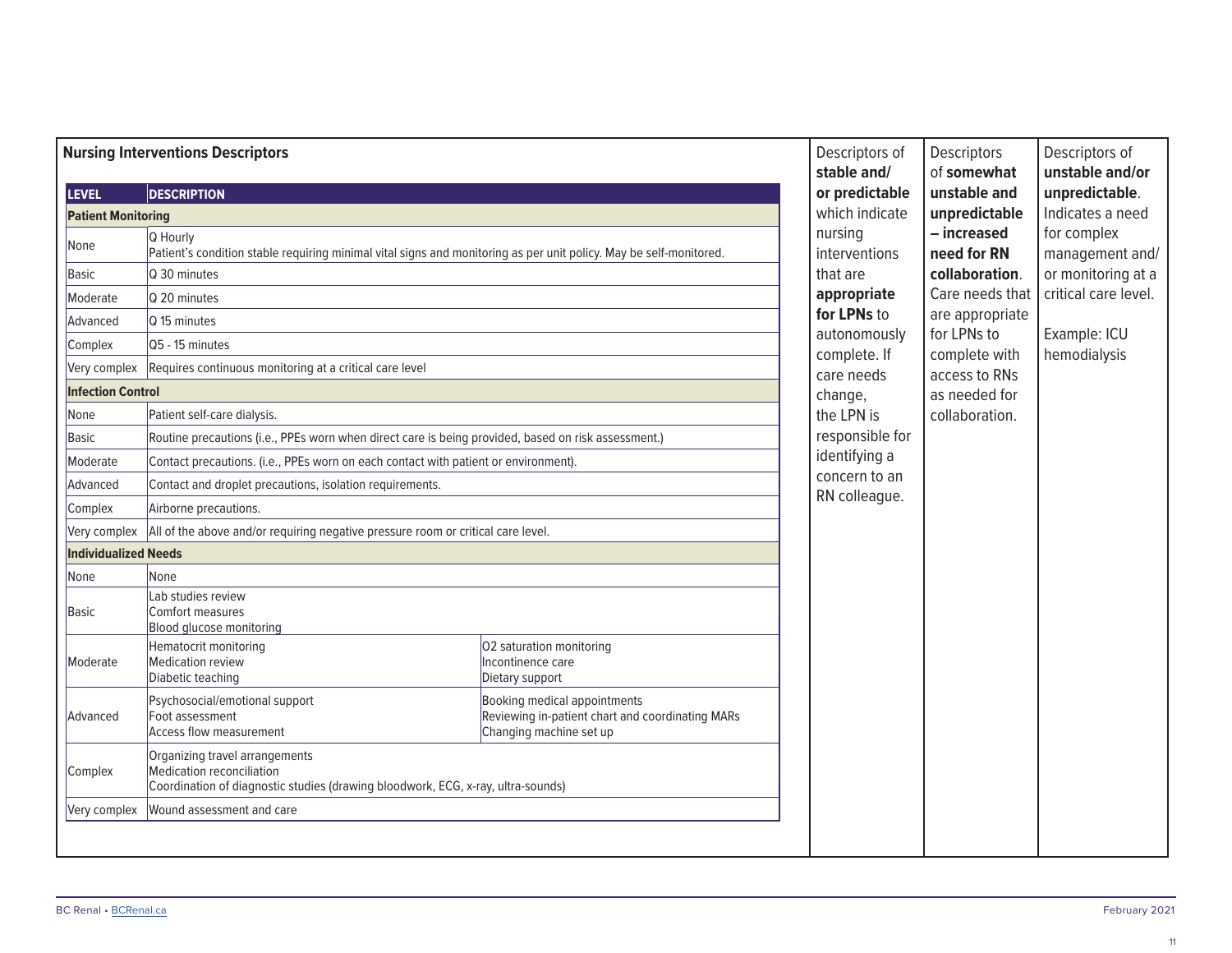#### **Appendix II- Vascular Access Care**

#### <span id="page-13-0"></span>**Cannulation**

Cannulation is a learned skill which improves with practice. A vascular access should be matched with the skill level of the cannulator.

LPNs and RNs should self-assess their own cannulation skills (novice, skilled or advanced) and work towards furthering their skill development. Collaborative care planning with the vascular access nurse and nephrologist may be required. The [Cannulation Learning Plan](http://www.bcrenal.ca/resource-gallery/Documents/Cannulation%20Learning%20Plan.pdf) is a guide for nurses to self-assess their cannulation skills and, in consultation with a renal educator and/or vascular access nurse, to develop a learning plan to further develop their skills. It is particularly useful for nurses new to hemodialysis.

Best practice should include:

- Identifying accesses that are new or complicated and would be better matched to a skilled or advanced cannulator.
- Asking an advanced cannulator, educator or vascular access nurse for help whenever they have a question or would like assistance.
- Always consulting with an advanced cannulator after one unsuccessful cannulation attempt.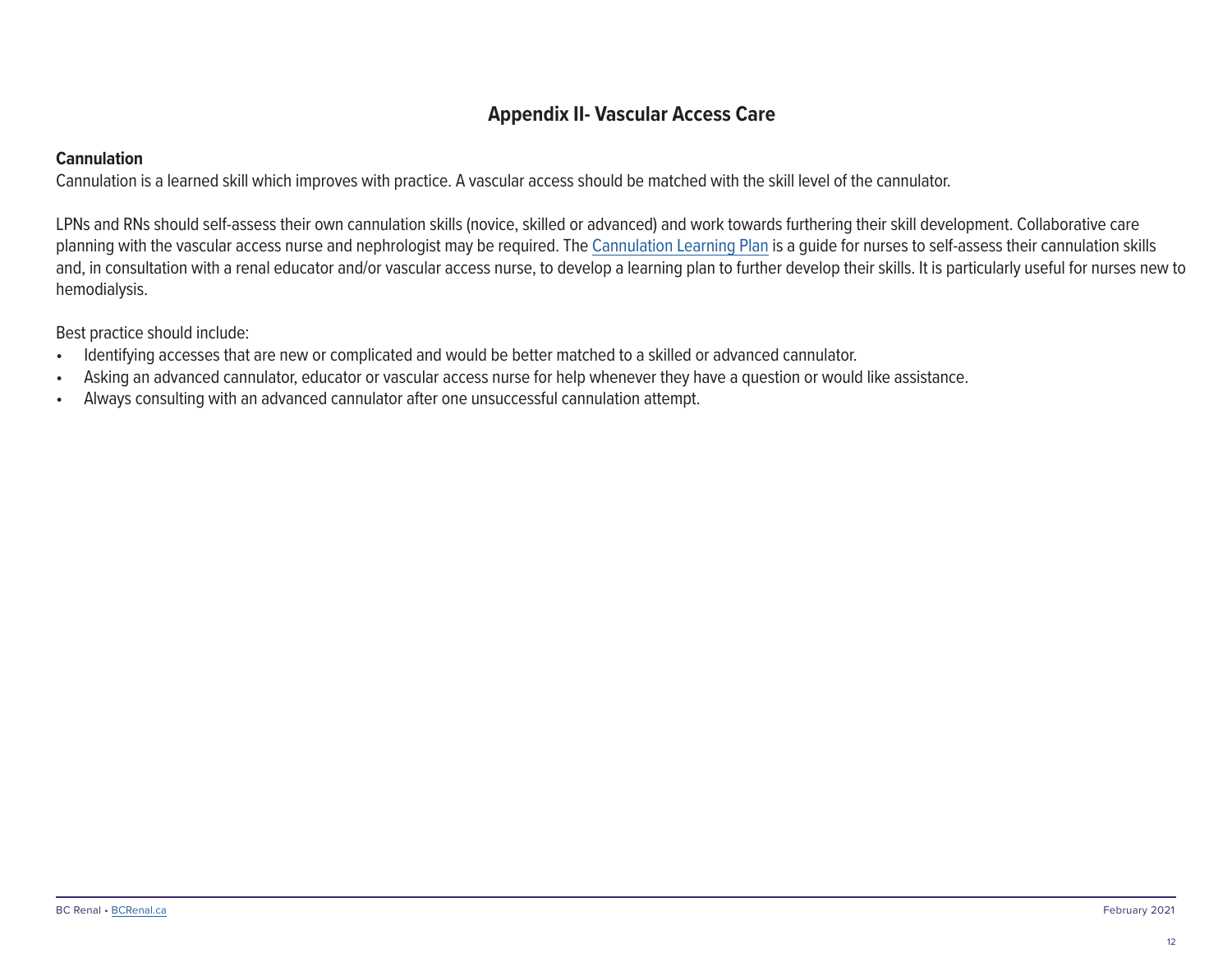| <b>Cannulation</b>                                               |                                                                                                                                                                                                                                                                                                                                                                                                              | Novice cannulator                                                                                                                                                                | Skilled cannulator                                                                                                                                                                                                                                  | Advanced cannulator                                                                                                                                                                                                      |
|------------------------------------------------------------------|--------------------------------------------------------------------------------------------------------------------------------------------------------------------------------------------------------------------------------------------------------------------------------------------------------------------------------------------------------------------------------------------------------------|----------------------------------------------------------------------------------------------------------------------------------------------------------------------------------|-----------------------------------------------------------------------------------------------------------------------------------------------------------------------------------------------------------------------------------------------------|--------------------------------------------------------------------------------------------------------------------------------------------------------------------------------------------------------------------------|
|                                                                  |                                                                                                                                                                                                                                                                                                                                                                                                              |                                                                                                                                                                                  |                                                                                                                                                                                                                                                     |                                                                                                                                                                                                                          |
|                                                                  | <b>Vascular Access Continuum</b>                                                                                                                                                                                                                                                                                                                                                                             | Less complex, stable,<br>vascular access                                                                                                                                         |                                                                                                                                                                                                                                                     | Highly complex,<br>unstable vascular<br>access                                                                                                                                                                           |
|                                                                  | <b>Vascular Access Descriptors Below</b>                                                                                                                                                                                                                                                                                                                                                                     | Descriptors of easy,<br>well-established                                                                                                                                         | Descriptors of<br>moderately                                                                                                                                                                                                                        | Descriptors of very<br>complicated accesses                                                                                                                                                                              |
| <b>LEVEL</b><br>None<br>Basic<br>Moderate<br>Advanced<br>Complex | <b>DESCRIPTION</b><br><b>Current Access Type Used in Dialysis</b><br>AVF: Arteriovenous fistula as primary access.<br>AVG: Arteriovenous graft as primary access.<br>TCC: Tunneled-Cuffed Catheter as primary access, intended for long-term use.<br>Temporary Hemodialysis Catheter intended for short-term use.<br>Dual Access: Two types of accesses, where only one is in use and one is being assessed. | access are appropriate<br>for novice LPN and<br>RN to autonomously<br>care for. The LPN or<br>RN will collaborate<br>with the VA nurse<br>as needed for access<br>complications. | complicated accesses<br>(including new AVFs/<br><b>AVGs, or established</b><br><b>AVFs/AVGs with</b><br>one complication)<br>require an advanced<br>cannulator with<br>collaboration with<br>the VA nurse as<br>needed for access<br>complications. | (including new AVFs/<br><b>AVGs with more than</b><br>one complication)<br>require an advanced<br>cannulator and may<br>indicate a need for a<br>vascular access care<br>plan and assessment<br>for dialysis inadequacy. |
| Very<br>complex<br><b>Access Complications</b>                   | Dual Access: Two types of access used simultaneously. TCC or Temporary Hemodialysis catheter<br>and AVF or AVG.                                                                                                                                                                                                                                                                                              |                                                                                                                                                                                  |                                                                                                                                                                                                                                                     | Examples:<br>Unable to complete<br>dialysis run due                                                                                                                                                                      |
| None                                                             | No complications or self cannulates.                                                                                                                                                                                                                                                                                                                                                                         |                                                                                                                                                                                  |                                                                                                                                                                                                                                                     | to vascular access                                                                                                                                                                                                       |
| <b>Basic</b>                                                     | Minor interventions required, e.g. repositioning.                                                                                                                                                                                                                                                                                                                                                            |                                                                                                                                                                                  |                                                                                                                                                                                                                                                     | complication<br>Requires RN with                                                                                                                                                                                         |
| Moderate                                                         | One of the following challenges during treatment: difficulty needling, access related pain, vessel<br>spasm, poor flow, reversal of lines, TPA administration, redness at the access site, saline flushes.                                                                                                                                                                                                   |                                                                                                                                                                                  |                                                                                                                                                                                                                                                     | collaboration from<br>vascular access<br>team                                                                                                                                                                            |
| Advanced                                                         | Concluded treatment but with difficulty due to needling, access related pain, positional, vessel<br>spasm, poor flow, intradialytic vigorous flushing of catheter lumens with saline, reversal of lines,<br>TPA administration, redness at the access site, increasing venous pressures, prolonged bleeding<br>intra and/or post at access site.                                                             |                                                                                                                                                                                  |                                                                                                                                                                                                                                                     | Temporary femoral<br>line                                                                                                                                                                                                |
| Complex                                                          | Treatment initiated but unable to complete due to vascular access complications.                                                                                                                                                                                                                                                                                                                             |                                                                                                                                                                                  |                                                                                                                                                                                                                                                     |                                                                                                                                                                                                                          |
| Very<br>complex                                                  | Unable to dialyze due to non-functioning access.                                                                                                                                                                                                                                                                                                                                                             |                                                                                                                                                                                  |                                                                                                                                                                                                                                                     |                                                                                                                                                                                                                          |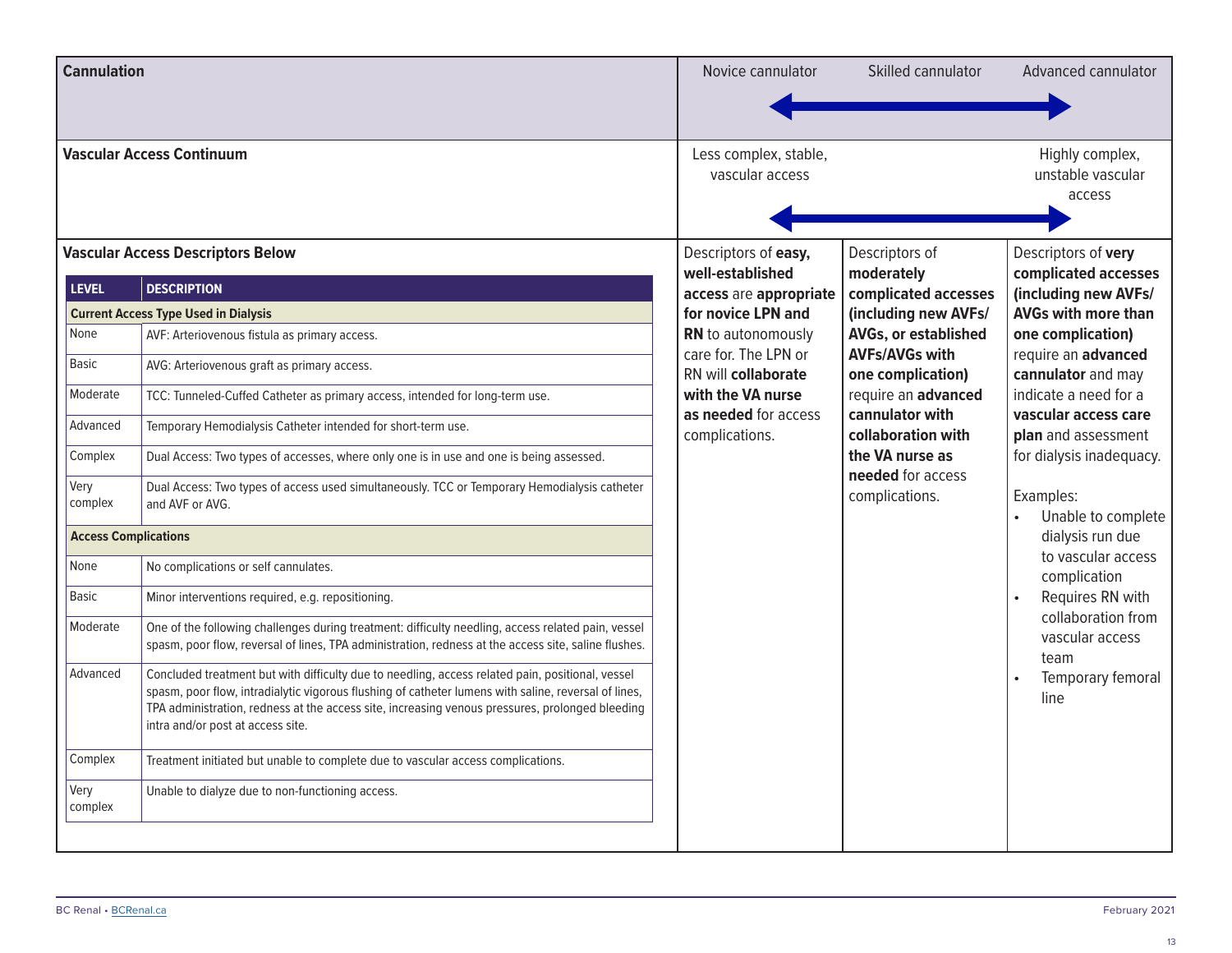## **Appendix III- Collaborative Patient Care**

<span id="page-15-0"></span>

| <b>Collaborative Patient Care</b> |                                                                                                                                                                        | Autonomous LPN or<br>RN practice                                                                              | Increased need for<br>interdisciplinary<br>collaboration                                                                                                      | Interdisciplinary team                                                                                                                                                                                                         |
|-----------------------------------|------------------------------------------------------------------------------------------------------------------------------------------------------------------------|---------------------------------------------------------------------------------------------------------------|---------------------------------------------------------------------------------------------------------------------------------------------------------------|--------------------------------------------------------------------------------------------------------------------------------------------------------------------------------------------------------------------------------|
| <b>Patient Care Continuum</b>     |                                                                                                                                                                        | Less complex, stable, more predictable                                                                        |                                                                                                                                                               | High complexity,<br>unstable, unpredictable                                                                                                                                                                                    |
| <b>LEVEL</b>                      | <b>Independent Function Descriptors Below</b><br><b>DESCRIPTION</b>                                                                                                    | Patient care needs with a descriptor of<br>independent function are appropriate for                           | Patient care needs with<br>a descriptor of very                                                                                                               |                                                                                                                                                                                                                                |
| None                              |                                                                                                                                                                        | LPNs and RNs to autonomously care for dialysis-<br>related care needs, with assistance from the               |                                                                                                                                                               | complex indicates a<br>need for complex case                                                                                                                                                                                   |
| Basic                             | Does not require any assistance.<br>Mobilizes use walking aide or prosthesis without assistance. Good manual dexterity,<br>strength, vision and hearing.               | team including health care aides (HCAs) and/or<br>renal technicians (RTs) for non-dialysis-related            | management. Patients<br>are appropriate for<br><b>LPNs and RNs to</b><br>autonomously care<br>for dialysis-related<br>care needs, with<br>assistance from the |                                                                                                                                                                                                                                |
| Moderate                          | Standby assistance to weight bear, transfer or reposition. Has decreased manual dexterity<br>and/or strength. Communication challenges requiring unique interventions. | care needs. These patients may benefit from<br>collaboration for Chronic Disease Management<br>care planning. |                                                                                                                                                               |                                                                                                                                                                                                                                |
| Advanced                          | One person assist to transfer or reposition. Significantly reduced manual dexterity or<br>strength.                                                                    |                                                                                                               |                                                                                                                                                               |                                                                                                                                                                                                                                |
| Complex                           | Two or more persons or mechanical lift to transfer or reposition.                                                                                                      |                                                                                                               |                                                                                                                                                               | team including health                                                                                                                                                                                                          |
| Very complex                      | Patient requiring full care due to complete dependency.                                                                                                                |                                                                                                               |                                                                                                                                                               | care aides (HCAs) and/<br>or renal technicians<br>(RTs). These patients<br>will benefit from<br>collaboration for<br><b>Chronic Disease</b><br><b>Management care</b><br>planning, involving<br>the interdisciplinary<br>team. |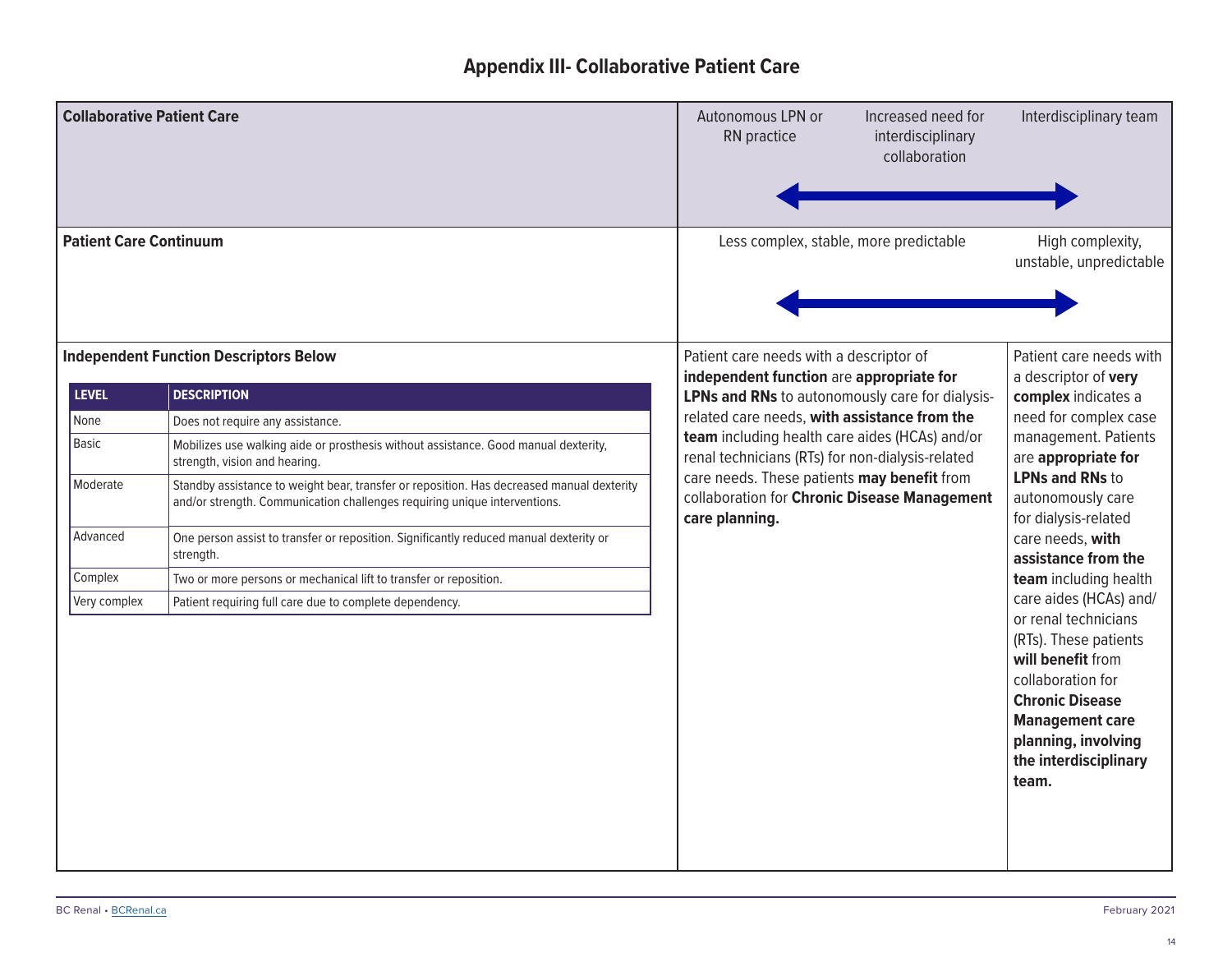|              | <b>Psychosocial Emotional Descriptors Below</b>                                                                                                                                                                                                              | Descriptors of stable                                                                 | Descriptor of                                                                   | Descriptors of complex                                                                                                   |  |                                                               |                                                                                                          |
|--------------|--------------------------------------------------------------------------------------------------------------------------------------------------------------------------------------------------------------------------------------------------------------|---------------------------------------------------------------------------------------|---------------------------------------------------------------------------------|--------------------------------------------------------------------------------------------------------------------------|--|---------------------------------------------------------------|----------------------------------------------------------------------------------------------------------|
| <b>LEVEL</b> | <b>DESCRIPTION</b>                                                                                                                                                                                                                                           | and/or predictable                                                                    | increased need for                                                              | or very complex -                                                                                                        |  |                                                               |                                                                                                          |
| None         | During treatment presents as emotionally well-adjusted. Accepting of disease<br>process and treatment options. Independently managing care and treatment.                                                                                                    | psychosocial<br>and emotional<br>factors which are                                    | interdisciplinary<br>team collaboration<br>- psychosocial and                   | indicates psychosocial<br>and emotional instability<br>and a need for complex                                            |  |                                                               |                                                                                                          |
| Basic        | During treatment presents as emotionally well-adjusted. Accepting of disease<br>process and treatment options. Managing disease process and treatment with<br>assistance. May have mild anxiety or short-term depressive episodes that are self-<br>managed. | appropriate for<br><b>LPNs and RNs to</b><br>autonomously care<br>for with assistance |                                                                                 |                                                                                                                          |  | emotional factors. If<br>care needs change,<br>the LPN and RN | case management, and<br>are appropriate for LPNs<br>and RNs to autonomously<br>care for dialysis-related |
| Moderate     | During treatment presents as anxious, depressed, non-compliant or aggressive<br>behaviour interfering with ability to manage disease process and treatment.<br>Requires professional intervention to manage.                                                 | from the team<br>including HCAs and/                                                  | are responsible<br>for identifying a<br>concern to the                          | care needs, with a care<br>plan established and                                                                          |  |                                                               |                                                                                                          |
| Advanced     | During treatment presents as having high level of anxiety, depression, non-<br>compliance or aggressive behaviour placing limitations on ability to cope with<br>disease and follow treatment requirements.                                                  | or RTs as required.                                                                   | interdisciplinary<br>team, with assistance<br>from HCAs and RTs as<br>required. | monitored collaboratively<br>with assistance from the<br>team including HCAs and/<br>or RTs. These patients              |  |                                                               |                                                                                                          |
| Complex      | During treatment presents as confused, dementia, substance abuse, serious<br>psychosis, harmful to self or others. Severely limited ability to understand disease<br>process and treatment.                                                                  |                                                                                       |                                                                                 | require interdisciplinary<br>team collaboration<br>and community care                                                    |  |                                                               |                                                                                                          |
| Very complex | Severe dementia/psychosis. Unable to understand disease process and treatment.<br>Unable to dialyze without medical and/or physical restraint.                                                                                                               |                                                                                       |                                                                                 | partnership as needed.<br>For example, when there<br>is:<br>Verbally or physically<br>$\bullet$<br>aggressive behaviours |  |                                                               |                                                                                                          |
|              |                                                                                                                                                                                                                                                              |                                                                                       |                                                                                 | and no plan in place<br>Impaired substance<br>use that affects<br>treatment<br>Serious psychosis,<br>harmful to self and |  |                                                               |                                                                                                          |
|              |                                                                                                                                                                                                                                                              |                                                                                       |                                                                                 | others<br>Serious unresolved<br>psychosocial problems<br>affecting their<br>behaviours on dialysis                       |  |                                                               |                                                                                                          |